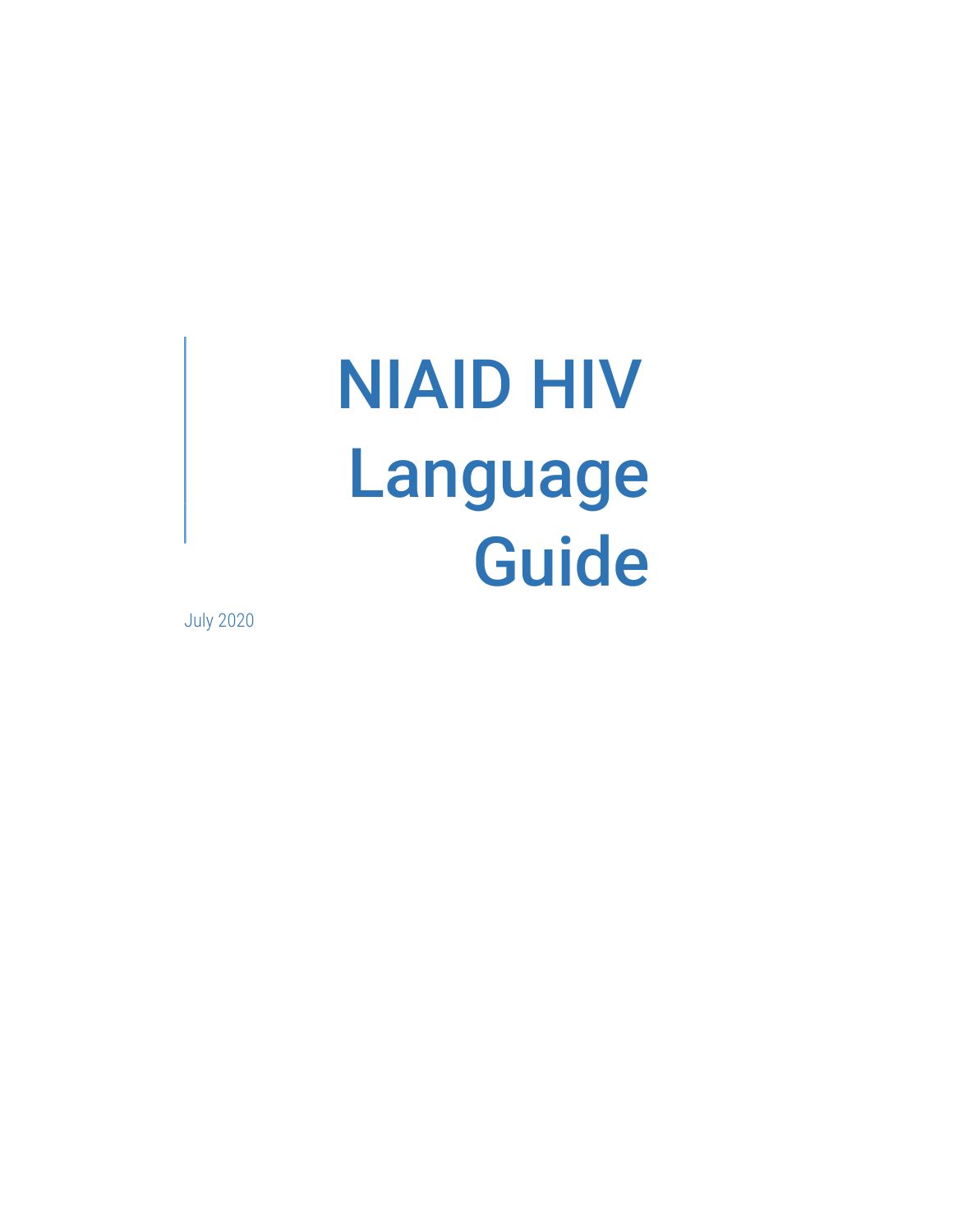# Table of Contents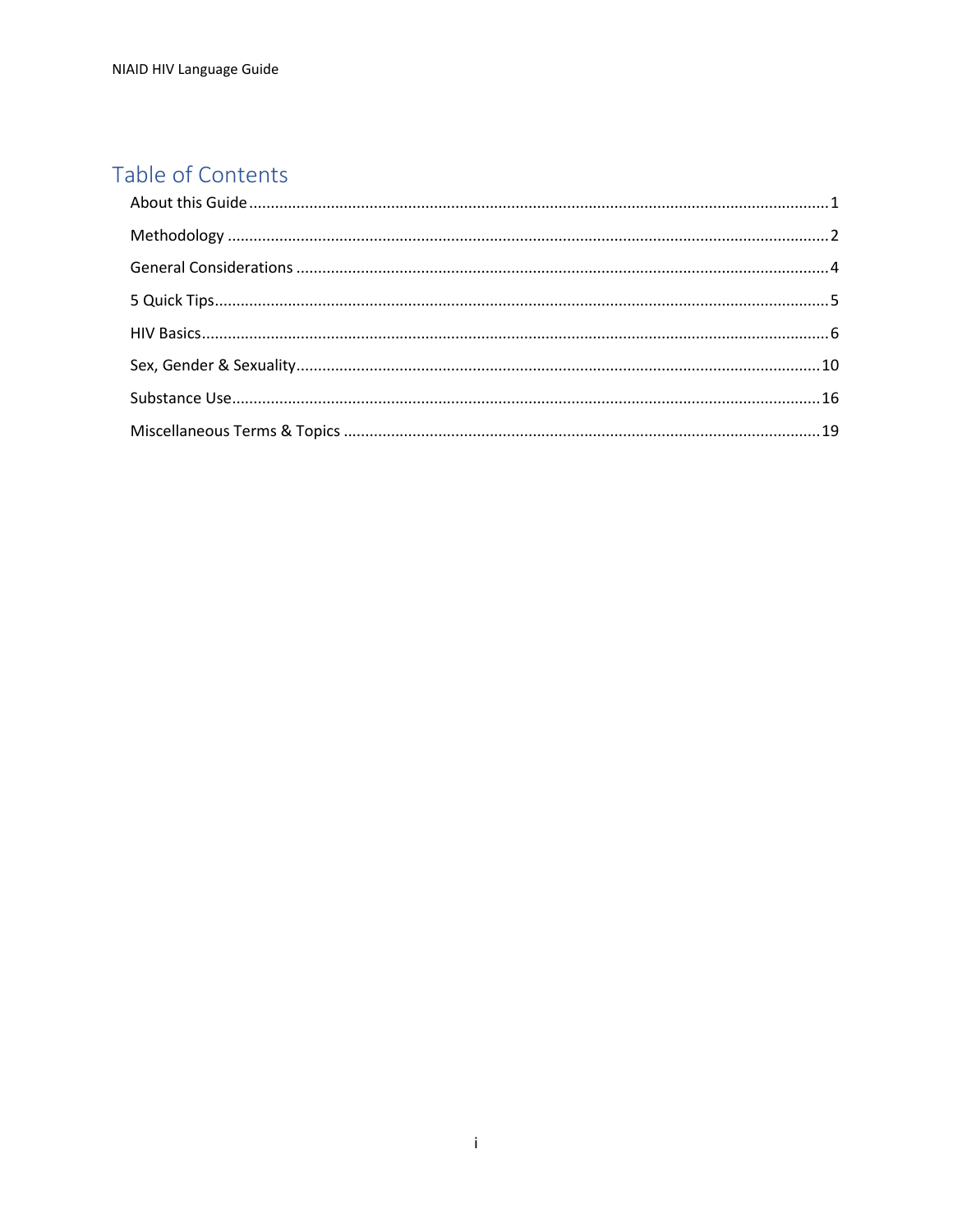# About this Guide

<span id="page-2-0"></span>When scientists and administrators write or speak about HIV, the words they choose have the power to passively perpetuate ignorance and bias. Conversely, they have the power to respectfully and accurately represent people and ideas. This guide was designed to help those at NIAID communicate about their work using empowering rather than stigmatizing language, especially as it relates to HIV.

Since a group of people with AIDS wrote the selfempowerment manifesto known as *The Denver Principles* in 1983, language has been a central theme in efforts to

We condemn attempts to label us as "victims," a term which implies defeat, and we are only occasionally "patients," a term which implies passivity, helplessness, and dependence upon the care of others. We are "People With AIDS."

– *The Denver Principles*, 1983

dismantle stigma around HIV.<sup>1</sup> Many HIV advocacy groups and media outlets embrace slogans such as "language matters" and promote primers on using empowering language, as do other organizations that advocate for other health conditions and marginalized groups. Conversations about language choice frequently come up during demonstrations, conferences and listening sessions.

Empowering language remains an important focus for such organizations because language perpetuates stigma, and as studies continue to bear out, stigma helps perpetuate the HIV epidemic. While many factors that contribute to health-related and societal stigmas are entrenched and systemic, NIAID officials have the immediate power and opportunity to improve language and lead by example.

<sup>1</sup> An earlier iteration of the NIAID HIV Language Guide incorrectly attributed the creation of *The Denver Principles* to ACT-UP.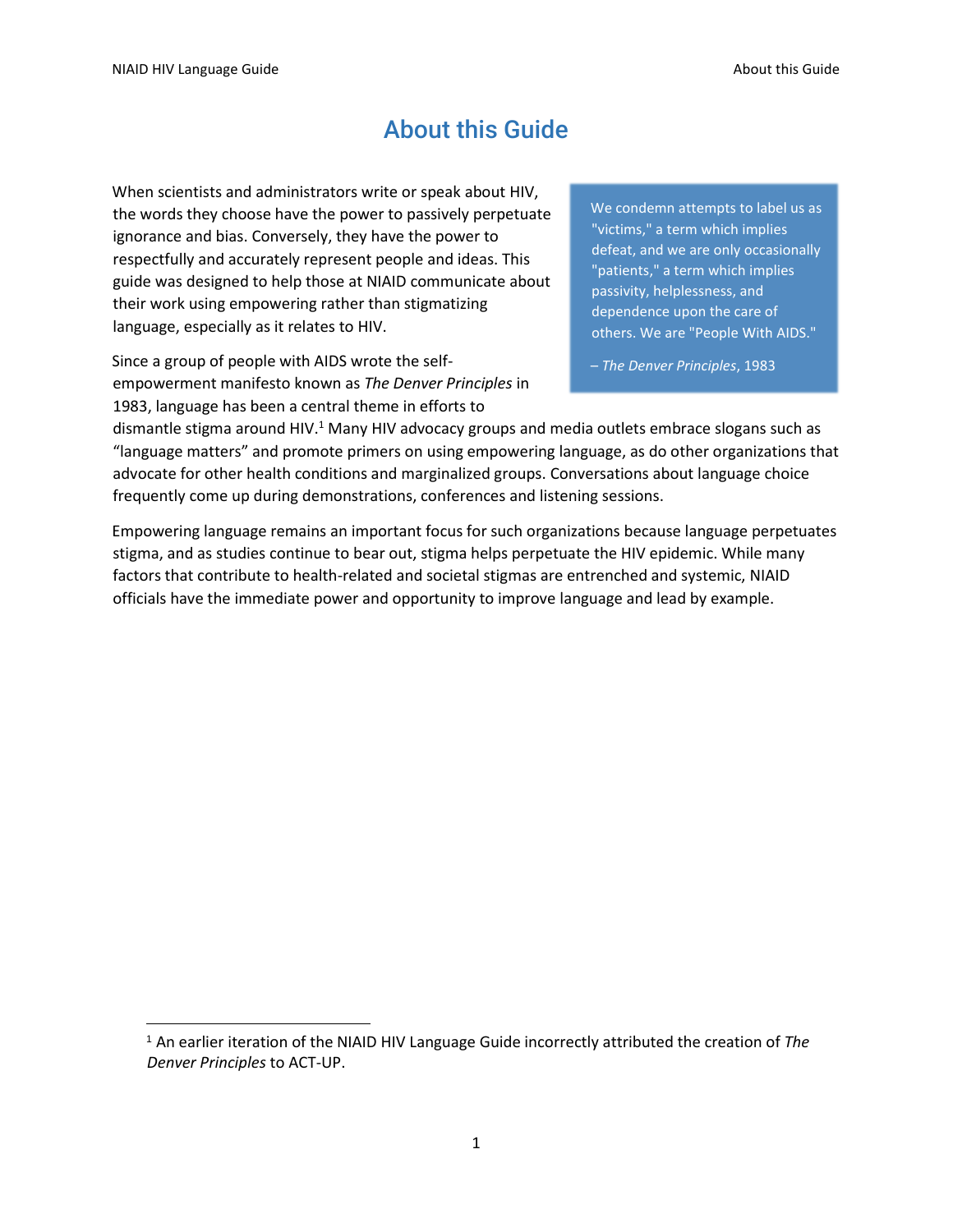#### NIAID HIV Language Guide Methodology and the Methodology of the Methodology of Methodology



Dric HIV Adoni\_Official

Change the language to end HIV stigma. Hope I have communicated clearly.

#YPlusPageant19 #PeersMakingItHappen #NdiMusogaLivingWithHIV



*Ugandan advocate Dric Adoni tweets about stigmatizing language around HIV from a popular youth HIV awareness event, the Y Plus Beauty Pageant.*

Silvia @HIV\_SpeakingUp · Jun 22, 2017 There are not "difficult to reach people' only services which are not well designed, #language is part of creating #stigma #NHIVNA #HIV

*Tweeting from a 2017 National HIV Nurses Association meeting, UK-based HIV advocate Silvia Petretti makes the point that "difficult to reach people" puts the onus of obtaining HIV services on individuals facing adversity rather than on public health efforts.*



Morenike Giwa Unaiwu @MorenikeGU · 23 Jun 2018 OMG! The current #ACTG2018 plenary presenter stopped herself in mid-sentence from almost saying "HIV-infected" participants & changed it to "participants with HIV. OV

@ACTGNetwork is embracing inclusion & making efforts to avoid #HIV stigmatizing terms! TY! #LanguageMatters

*This tweet from American educator and autism and HIV advocate Morénike Giwa Onaiwu complimented person-first language used by a presenter at ACTG 2018.*

# **Methodology**

<span id="page-3-0"></span>This guide was created by the NIAID Office of Communications & Government Relations (OCGR) News & Science Writing Branch (NSWB) with input from the Division of AIDS (DAIDS) Workforce Operations, Communications, and Reporting Branch (WOCRB). This guide is a living document, subject to change as language standards in various fields may evolve. This guide was last updated on February 19, 2020.

Before finalizing the first version, multiple representatives from NIH, other public health organizations and community-based advocacy groups had the opportunity to review and contribute to relevant sections of this guide to help ensure scientific accuracy, community buy-in, and cultural competence. Reviewers included subject matter experts and communications experts from other NIH institutes and centers, including the National Institute of Mental Health (NIMH), National Institute of Drug Abuse (NIDA), National Institute of Alcohol Abuse and Alcoholism (NIAAA), National Institute on Minority Health and Health Disparities (NIMHD), the NIH Office of Research on Women's Health (ORWH) and the NIH Sexual & Gender Minority Research Office (SGMRO). Multiple DAIDS officials, including leaders in the Office of the Director, were also consulted.

For a non-federal perspective, WOCRB facilitated review of this document by a diverse group of community members serving the NIH-funded HIV/AIDS [Clinical Trials Networks](https://www.niaid.nih.gov/research/hivaids-clinical-trials-networks) in various community liaison and advisory capacities. This group consisted of community advocates who are or have been involved with Networks' Global Community Advisory Boards, [Community Partners,](https://www.niaid.nih.gov/research/community-partners) the Tuberculosis Trials Consortium [Community Research Advisors Group,](http://www.treatmentactiongroup.org/tb/community-engagement/crag) the AIDS Clinical Trials Grou[p Underrepresented](https://actgnetwork.org/underrepresented-populations/) 

This guide includes language suggestions for communicating about HIV and related topics. Below are a few examples of the impact such language can have.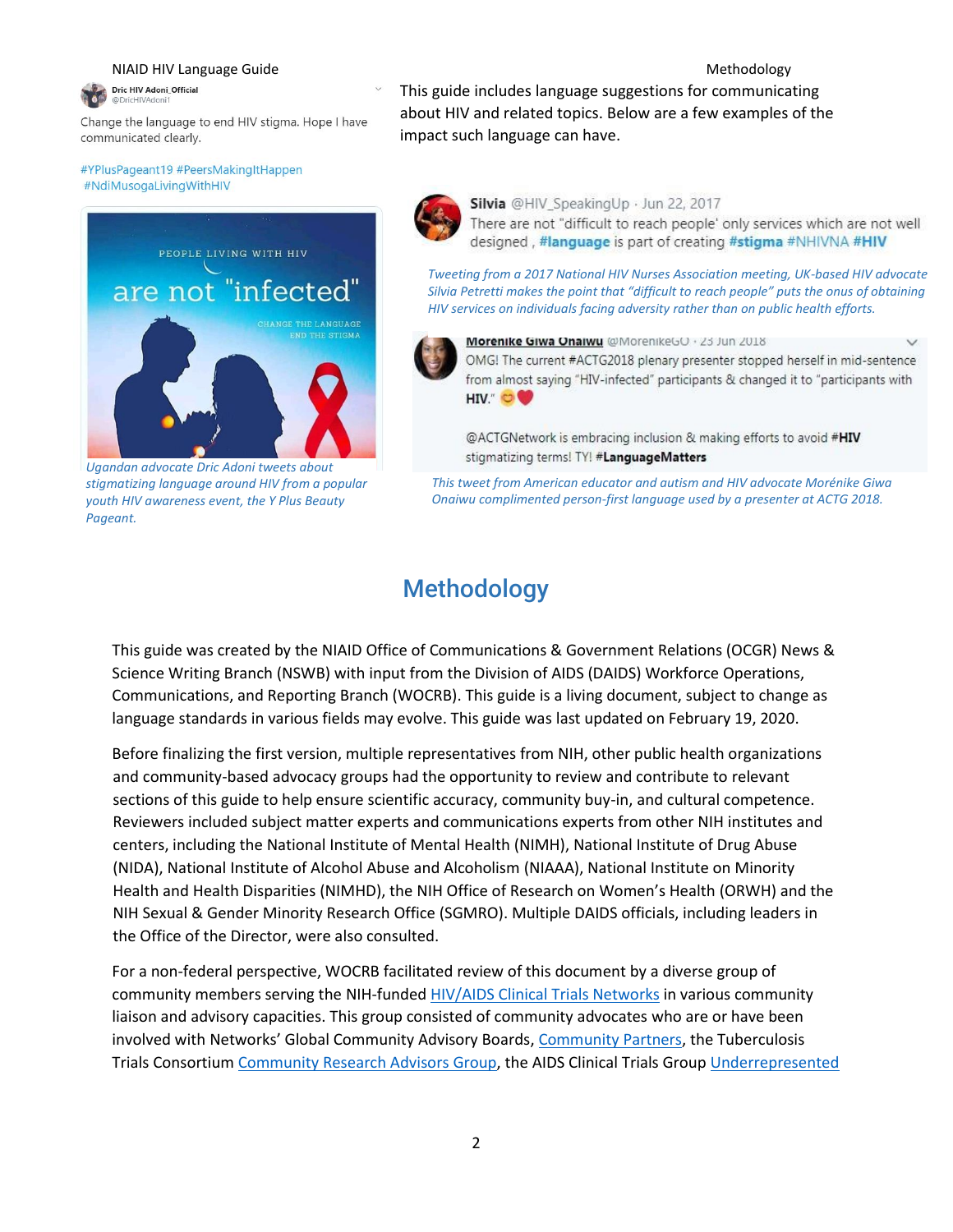#### NIAID HIV Language Guide

[Populations Committee,](https://actgnetwork.org/underrepresented-populations/) the [Women's Health Collaborative Study Group](https://actgnetwork.org/actg-committees-and-centers/) (formerly know as the Women's Inter-Network Scientific Committee), the Cross-Network Transgender Working Group, and the [Legacy Project Working Group](https://www.hanc.info/coordination-areas/community.html#lp) and [Women's HIV Research Collaborative](https://www.hanc.info/coordination-areas/community.html#lp) of th[e Office of HIV/AIDS](https://www.hanc.info/)  [Network Coordination](https://www.hanc.info/) (HANC). We extend our sincere gratitude to all community reviewers, which included people living with HIV, people in communities disproportionately affected by HIV, citizens of the Global South, people of color, cisgender women, transgender people, people in the LGBTQ community, sex workers, people with substance use disorder, older people and young people, among others.

A variety of source materials were consulted in the writing of this language guide. Notably, the Centers for Disease Control and Prevention's [HIV Stigma Language Guide](https://www.cdc.gov/stophivtogether/campaigns/hiv-stigma/stop-hiv-stigma/index.html#Stigma-Language-Guide) and "Why Language Matters: Facing HIV Stigma in Our Own Words" by [Vickie Lynn,](https://www.thewellproject.org/team-member/vickie-lynn) Ph.D., MSW, MPH, and other members o[f the Well](https://www.thewellproject.org/hiv-information/why-language-matters-facing-hiv-stigma-our-own-words)  [Project](https://www.thewellproject.org/hiv-information/why-language-matters-facing-hiv-stigma-our-own-words) have been a tremendously valuable resources on stigmatizing language around HIV. Materials included in the University of California San Francisco HIVE Online [#LanguageMatters campaign](https://hiveonline.org/language-matters/) also informed this "HIV Basics" chapter of this guide and beyond.

Additionally, guidance documents and learning modules compiled by the DAIDS Cross-Network Transgender Working Group informed language standards around sex and gender in this guide's "Sex, Gender & Sexuality" chapter. Specifically, "[Guidance on the Use of Gender-Inclusive HIV Research](https://www.hanc.info/content/dam/hanc/documents/community/Guidance-on-the-Use-of-Gender-Inclusive-HIV-Research-Practices-March-2020.pdf)  [Practices](https://www.hanc.info/content/dam/hanc/documents/community/Guidance-on-the-Use-of-Gender-Inclusive-HIV-Research-Practices-March-2020.pdf)" and its Appendix, "Use of Non-Stigmatizing, Gender Inclusive Language," outlined language preferences reiterated in this document. The Working Group drew on insights of community representatives of trans experience. The 2019-2023 Trans-[NIH Strategic Plan for Women's Health](https://orwh.od.nih.gov/sites/orwh/files/docs/ORWH_Strategic_Plan_2019_02_21_19_V2_508C.pdf)  [Research,](https://orwh.od.nih.gov/sites/orwh/files/docs/ORWH_Strategic_Plan_2019_02_21_19_V2_508C.pdf) compiled by ORWH, also informed this chapter.

Language guidance for the "Substance Use" was informed by a 2017 Office of National Drug Control Policy [memorandum](https://www.opioidlibrary.org/wp-content/uploads/2019/08/ONCP_Language.pdf) entitled, "Changing Federal Terminology Regarding Substance Use and Substance Use Disorders," as well as by [training resources](https://www.samhsa.gov/sites/default/files/programs_campaigns/02._webcast_1_resources-508.pdf) compiled by the Substance Abuse and Mental Health Services Administration and its partners.

### **Limitations**

The language preferences described in this guide apply primarily to English speakers in the United States. Language preferences may vary in a global context. Translation can also change the connotation of certain phrases.

While great care was taken to incorporate many perspectives from the community, individual language preferences vary. Similarly, while OCGR and WOCRB will continually review this document for accuracy and relevance, preferred language is subject to change.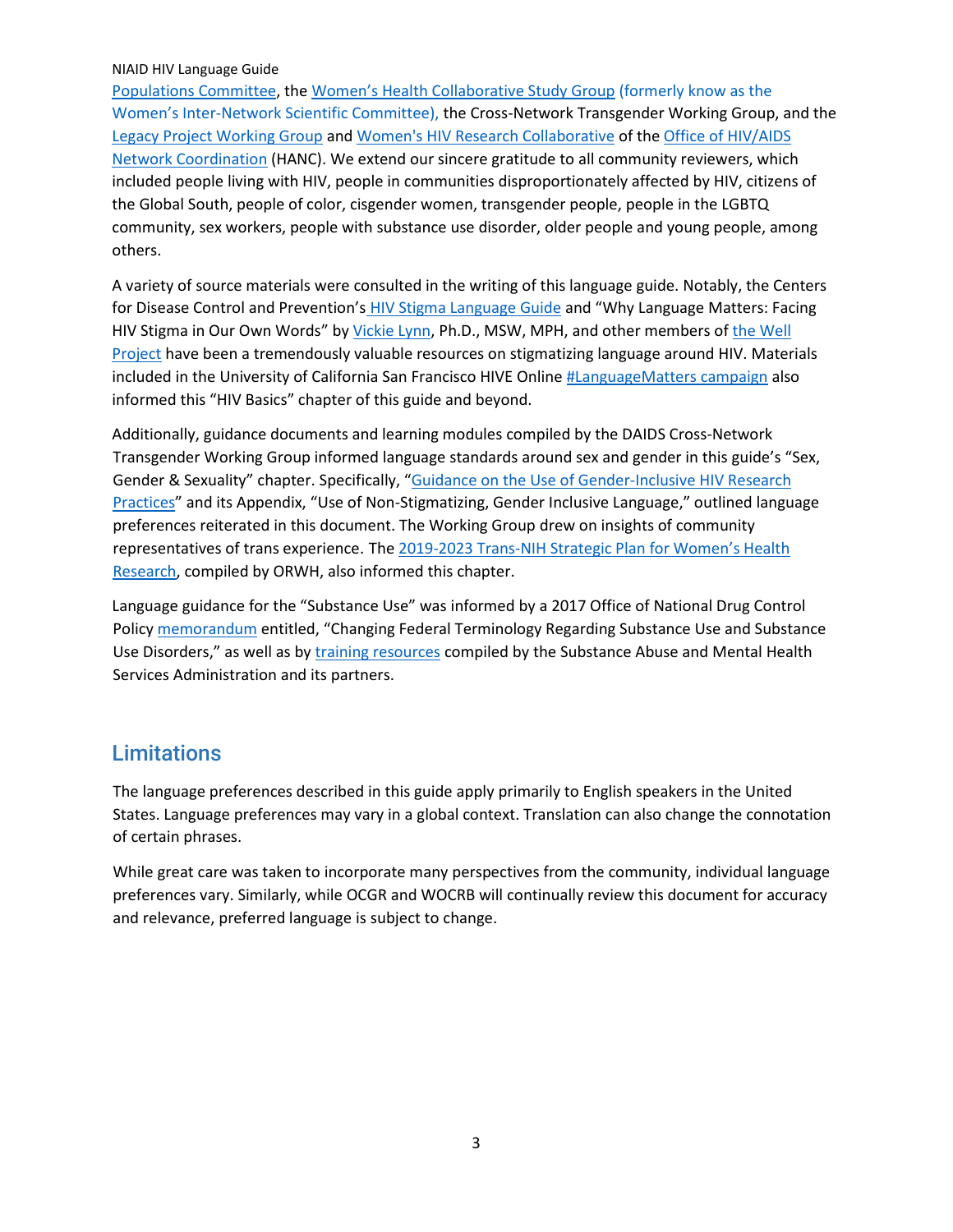# General Considerations

#### <span id="page-5-0"></span>**Context**

Choosing appropriate language always depends on the context in which the language appears. Generally, this guide applies to language appropriate for official government communication. While these principles may be applied broadly to scientific talks, funding opportunity announcements (FOAs), requests for proposals (RFPs), media interviews and public calls for clinical research participation, other contexts may call for specific language that does not fit neatly into the following guidelines.

#### Images

Written and spoken word are only one facet of communication. Images and body language also convey messages, tone and—unfortunately—stigma. Be mindful of how an image you use may affect its audience. In the context of HIV, most advocates prefer images that highlight people living vibrantly with HIV to those that may show graphic depictions of AIDS symptoms. Similarly, substance use disorder advocates caution against using images of alcohol, syringes or pills in relation to substance use, as these may trigger someone in recovery.

## The Platinum Rule

Many learn as children that the best way to respect others is to follow the Golden Rule: "Treat others as you wish to be treated." Many advocates in the HIV community promote the Platinum Rule: "Treat others as *they* wish to be treated." This guide aims to help scientists and administrators use fair, accurate and respectful language, but preferences can change and vary across groups and individuals. They can also evolve overtime.

Remain receptive to feedback from those who are most affected by stigmatizing language and prioritize expertise from their lived experiences. When possible, proactively seek input from marginalized voices. Recognize that there may not be a universal "right" answer for how to discuss a certain topic and that finding the most appropriate language may mean rephrasing or reframing a message instead of just replacing terms. While some may find this to be a frustrating challenge, investing in respectful communication can strengthen the relationship between government officials and the public they are trying to reach.

### Questions?

If you are an NIH employee, the NIAID Office of Communications & Government Relations is available to assist with your communications needs and can consult on the appropriate use of language. Contact them a[t NIAIDNews@niaid.nih.gov.](mailto:NIAIDNews@niaid.nih.gov)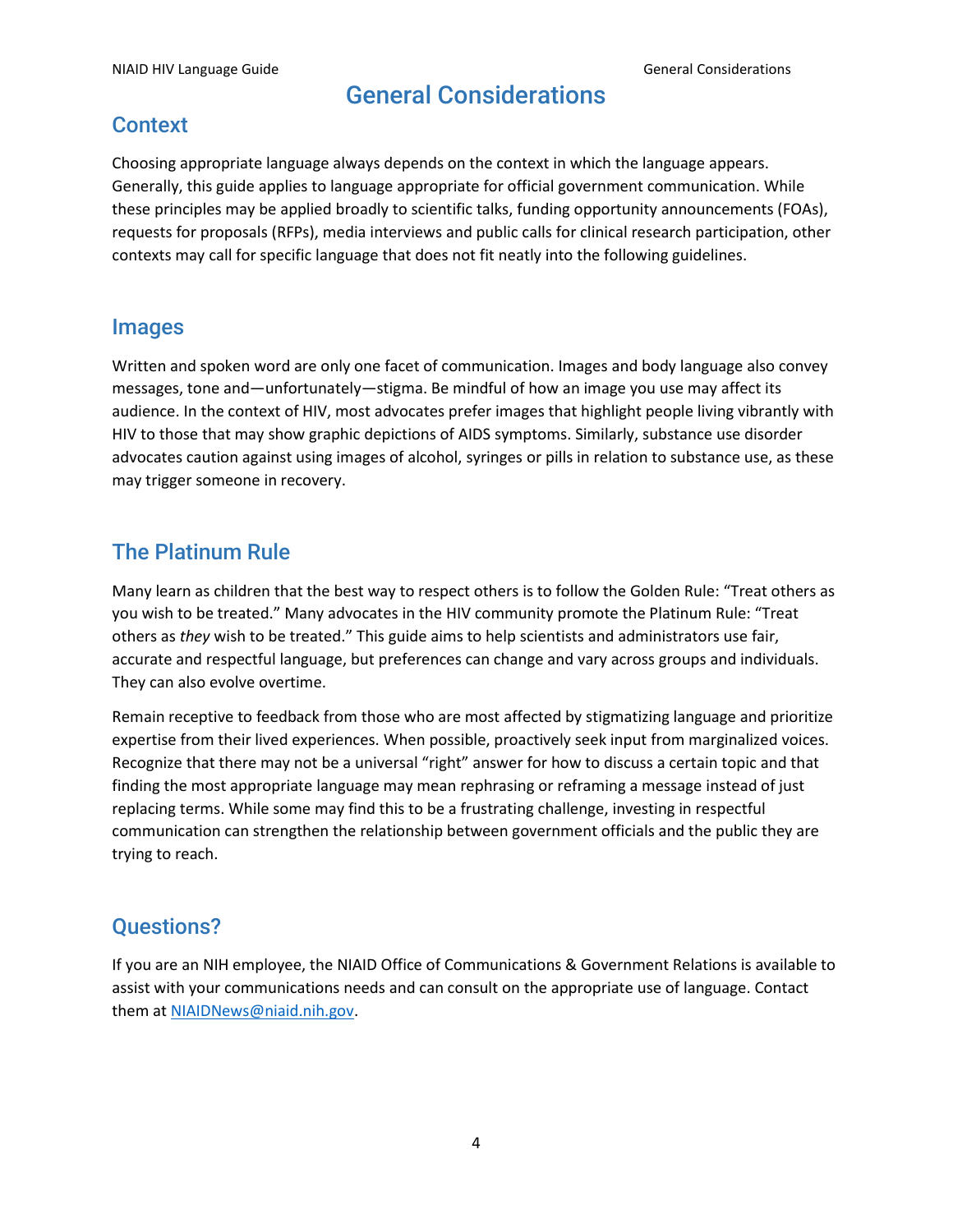# 5 Quick Tips

<span id="page-6-0"></span>

| Try this                                                         | <b>Instead of this</b>                      | <b>Because</b>                                                                                                                                                                                                                                                                                                                                                      |
|------------------------------------------------------------------|---------------------------------------------|---------------------------------------------------------------------------------------------------------------------------------------------------------------------------------------------------------------------------------------------------------------------------------------------------------------------------------------------------------------------|
| <b>HIV</b><br><b>HIV disease</b><br>people living with HIV       | <b>HIV</b> infection<br>HIV-infected people | "Infection" carries the stigma<br>of being contagious, a threat,<br>unclean. HIV advocates<br>frequently highlight the<br>damaging consequences of this<br>word choice. When referring to<br>people, person-first language<br>emphasizes humanity. "Living<br>with" is an affirmation of life<br>many advocates prefer.<br>"People with HIV" is also<br>acceptable. |
| <b>HIV</b>                                                       | HIV/AIDS                                    | AIDS evokes suffering and<br>death and should be used only<br>when describing specifically<br>AIDS. HIV is inclusive of both<br>HIV and AIDS when the<br>reference is not specific, as in<br>"the HIV epidemic."                                                                                                                                                    |
| affected<br>community/population or<br>high-incidence population | high-risk<br>people/population/group        | People and communities are<br>not inherently risky. The<br>preferred terms acknowledge<br>societal challenges and<br>accurately reflect disease<br>dynamics.                                                                                                                                                                                                        |
| condomless sex or<br>sex without the use of<br>prevention tools  | unprotected sex<br>unsafe sex               | The preferred terms are more<br>specific, accurate and remove<br>judgement. Condomless sex<br>may still involve protection in<br>the form of U=U or PrEP.                                                                                                                                                                                                           |
| perinatal transmission<br>vertical transmission                  | mother-to-child transmission                | The preferred terms do not<br>place blame on women.                                                                                                                                                                                                                                                                                                                 |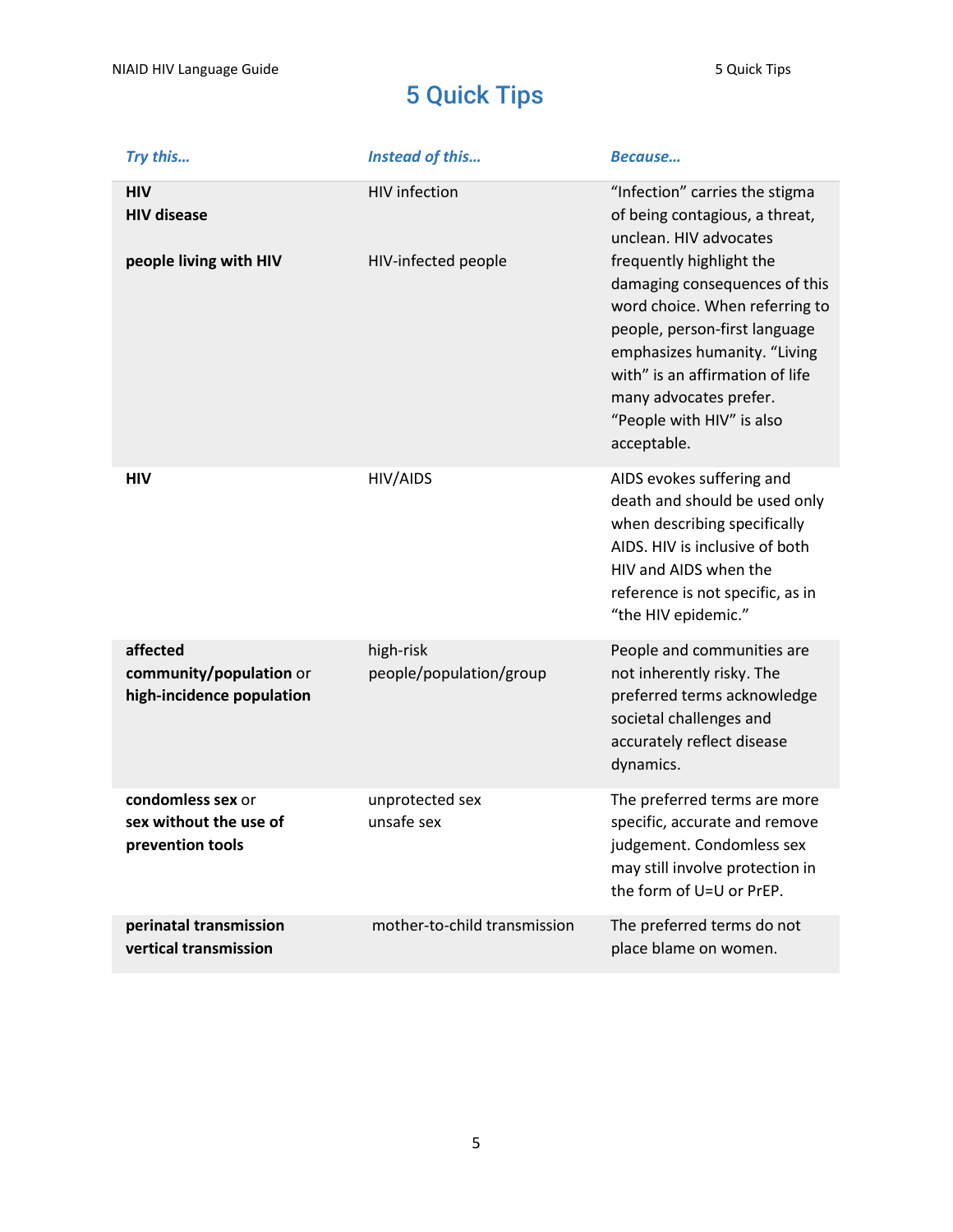# **HIV Basics**

<span id="page-7-0"></span>

| Try this                                                                               | <b>Instead of this</b>                                                                                                                   | <b>Because</b>                                                                                                                                                                                                                          |
|----------------------------------------------------------------------------------------|------------------------------------------------------------------------------------------------------------------------------------------|-----------------------------------------------------------------------------------------------------------------------------------------------------------------------------------------------------------------------------------------|
| <b>HIV</b>                                                                             | HIV/AIDS                                                                                                                                 | AIDS evokes suffering and<br>death and should be used only<br>when specifically describing<br>AIDS. HIV is inclusive of both<br>HIV and AIDS when the<br>reference is not specific, as in<br>"the HIV epidemic."                        |
| <b>HIV</b><br><b>HIV disease</b>                                                       | <b>HIV</b> infection                                                                                                                     | "Infection" carries the stigma<br>of being contagious, a threat,<br>unclean. HIV advocates                                                                                                                                              |
| <b>HIV transmissions</b><br>new HIV diagnoses                                          | new HIV infections                                                                                                                       | frequently highlight the<br>damaging consequences of this<br>word choice.                                                                                                                                                               |
| transmit                                                                               | infect                                                                                                                                   |                                                                                                                                                                                                                                         |
| acquired                                                                               | became infected                                                                                                                          |                                                                                                                                                                                                                                         |
| prevents HIV<br>prevents transmission of HIV<br>prevents acquisition of HIV            | prevents HIV infection                                                                                                                   |                                                                                                                                                                                                                                         |
| people living with HIV<br>people without HIV                                           | HIV-infected people<br><b>HIV positives</b><br><b>HIVers</b><br><b>HIV carriers</b><br>people infected with HIV<br>HIV-uninfected people | Person-first language<br>emphasizes humanity. "Living<br>with" is an affirmation of life<br>many advocates prefer.<br>"People with HIV" is also<br>acceptable. "HIV-positive<br>people" is generally not<br>preferred but still used by |
|                                                                                        |                                                                                                                                          | some community members.<br>"Poz" also is sometimes used<br>by community members.                                                                                                                                                        |
| died from complications<br>related to HIV or died of an<br><b>AIDS-related illness</b> | died of AIDS                                                                                                                             | The preferred terms avoid the<br>incorrect assumption that AIDS<br>is uniformly fatal and clarify<br>that opportunistic infections<br>are the acute cause of death.                                                                     |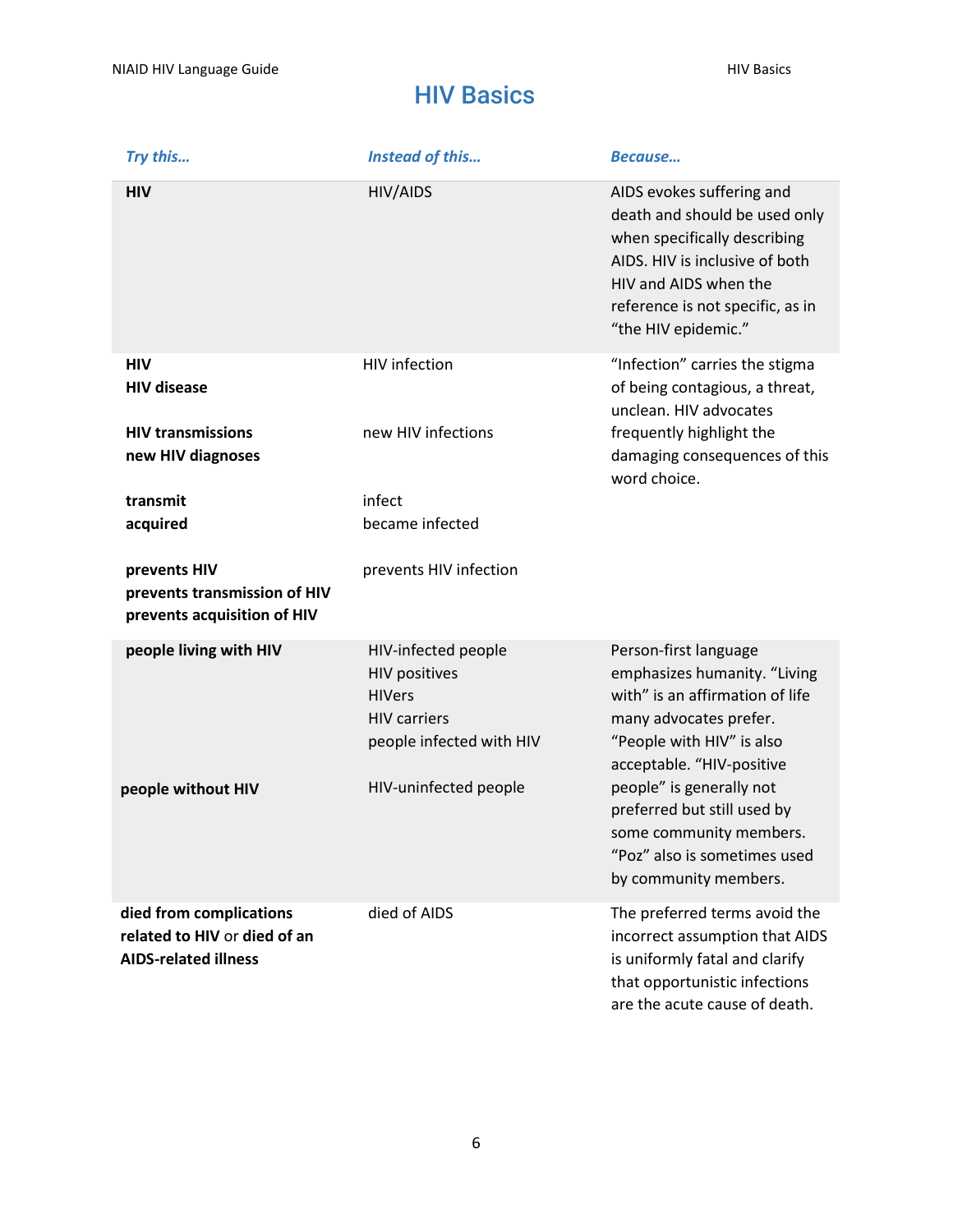| NIAID HIV Language Guide                          |                                                  | <b>HIV Basics</b>                                                                                                                                                                                         |
|---------------------------------------------------|--------------------------------------------------|-----------------------------------------------------------------------------------------------------------------------------------------------------------------------------------------------------------|
| Try this                                          | Instead of this                                  | Because                                                                                                                                                                                                   |
| <b>HIV response</b>                               | <b>HIV</b> elimination<br><b>HIV</b> eradication | To some in the community,<br>these terms have a<br>paternalistic and militaristic<br>connotation and imply people<br>living with HIV must disappear<br>to achieve an end to the<br>epidemic.              |
| people living with HIV<br>new HIV diagnoses       | <b>HIV cases</b><br>new HIV cases                | People should not be described<br>as "case," as this term<br>deemphasizes humanity and                                                                                                                    |
| people newly diagnosed with<br><b>HIV</b>         |                                                  | implies burden.                                                                                                                                                                                           |
| research participant<br>volunteer                 | research subject<br>patient                      | "Subject" is dehumanizing. Not<br>all participants are patients.                                                                                                                                          |
| client                                            | patient                                          | When describing a person<br>using the healthcare system,<br>"client" is considered<br>empowering.                                                                                                         |
| engage a population                               | target a population                              | These preferred terms<br>emphasize community-                                                                                                                                                             |
| priority population/group<br>key population/group | target(ed) population/group                      | oriented, participatory<br>approaches to ending an<br>epidemic, instead of<br>paternalistic, top-down<br>approaches.                                                                                      |
| perinatal transmission<br>vertical transmission   | mother-to-child transmission                     | The preferred terms do not<br>place blame on women.                                                                                                                                                       |
| infant exposed to HIV                             | HIV-exposed infant                               | Person-first language<br>emphasizes humanity.                                                                                                                                                             |
| sero-different                                    | sero-discordant                                  | "Discordant" implies a couple is<br>unsuitable for each other.<br>"Magnetic" and "mixed status"<br>are also terms used to describe<br>couples comprised of one<br>person with HIV and one<br>without HIV. |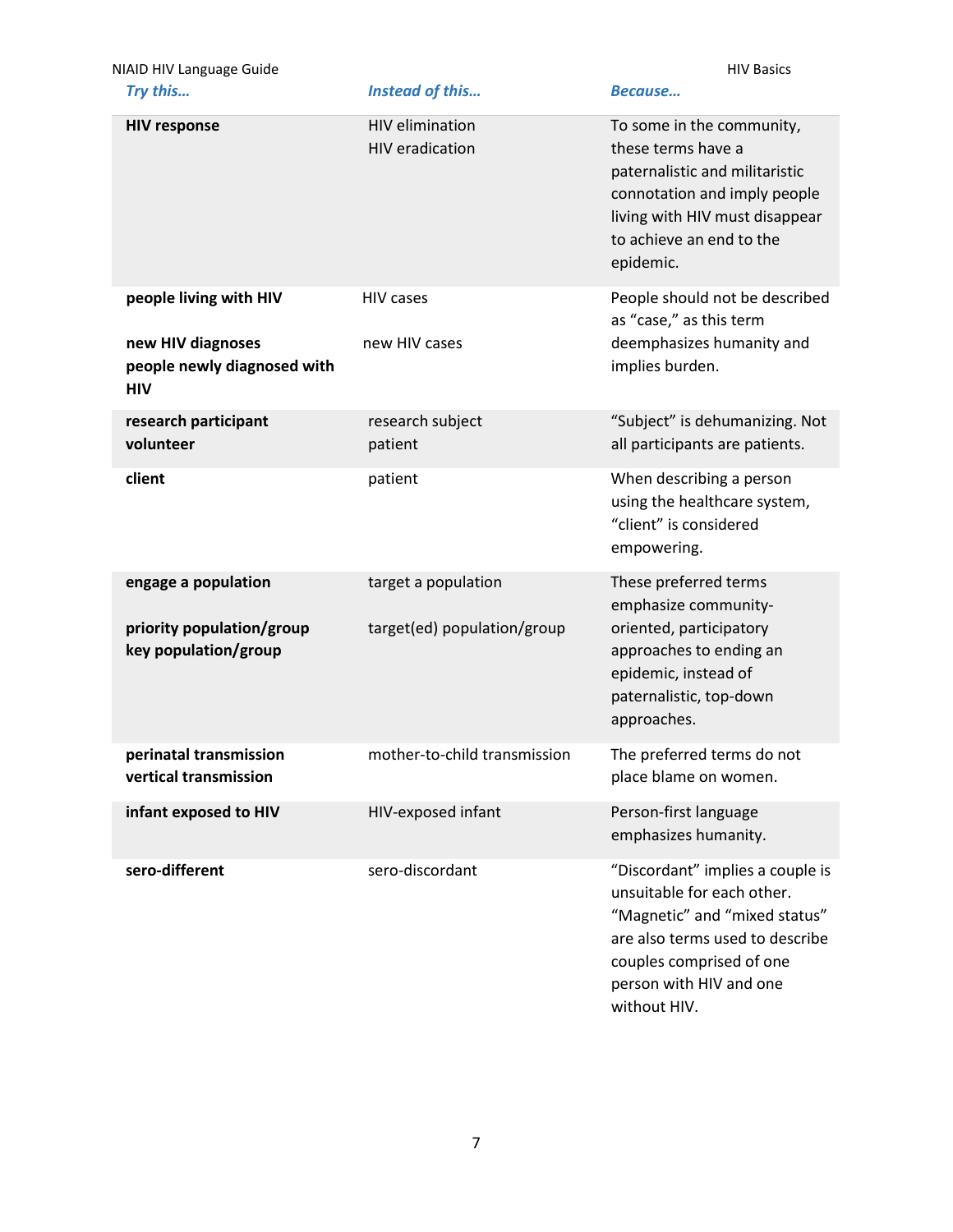| NIAID HIV Language Guide                                                                                                        |                                                                                                    | <b>HIV Basics</b>                                                                                                                                                                                                                                                                                                                                                                                                                                                                                           |
|---------------------------------------------------------------------------------------------------------------------------------|----------------------------------------------------------------------------------------------------|-------------------------------------------------------------------------------------------------------------------------------------------------------------------------------------------------------------------------------------------------------------------------------------------------------------------------------------------------------------------------------------------------------------------------------------------------------------------------------------------------------------|
| Try this                                                                                                                        | Instead of this                                                                                    | <b>Because</b>                                                                                                                                                                                                                                                                                                                                                                                                                                                                                              |
| affected<br>community/population or<br>high-incidence population                                                                | high-risk<br>people/population/group                                                               | People and communities are<br>not inherently risky. The<br>preferred terms acknowledge<br>societal challenges and<br>accurately reflect disease<br>dynamics.                                                                                                                                                                                                                                                                                                                                                |
| person behaviorally<br>vulnerable to HIV                                                                                        | at-risk person<br>person who engages in risk<br>behaviors<br>person who puts themselves at<br>risk | People do not have inherent<br>risk. Certain communities-<br>including sexual and gender<br>minorities, as well as people of<br>color-are often labeled as the<br>"people who engage in risk<br>behaviors," while populations<br>with lower community viral<br>load may engage in a similar or<br>higher frequency of the same<br>behaviors but remain less likely<br>to acquire HIV because of the<br>community viral load. Where<br>possible, specify the activity<br>and provide appropriate<br>context. |
| likelihood, chance                                                                                                              | risk                                                                                               | The preferred terms help<br>reduce passivity applied to<br>populations.                                                                                                                                                                                                                                                                                                                                                                                                                                     |
| hardly reached or<br>unsuccessfully engaged<br>populations/individuals                                                          | hard to reach<br>populations/individuals                                                           | The preferred terms put the<br>onus on the health sector<br>rather than an individual.                                                                                                                                                                                                                                                                                                                                                                                                                      |
| condomless sex or<br>sex without the use of<br>prevention tools<br>sex with the use of condoms<br>and/or other prevention tools | unprotected sex<br>unsafe sex<br>protected sex<br>safe sex                                         | The preferred terms are more<br>specific, accurate and remove<br>judgement. Condomless sex<br>may still involve protection in<br>the form of U=U or PrEP.                                                                                                                                                                                                                                                                                                                                                   |
| has multiple sexual partners                                                                                                    | promiscuous                                                                                        | Avoid "promiscuity" and its<br>derivatives, as it is an<br>unnecessary value judgement.                                                                                                                                                                                                                                                                                                                                                                                                                     |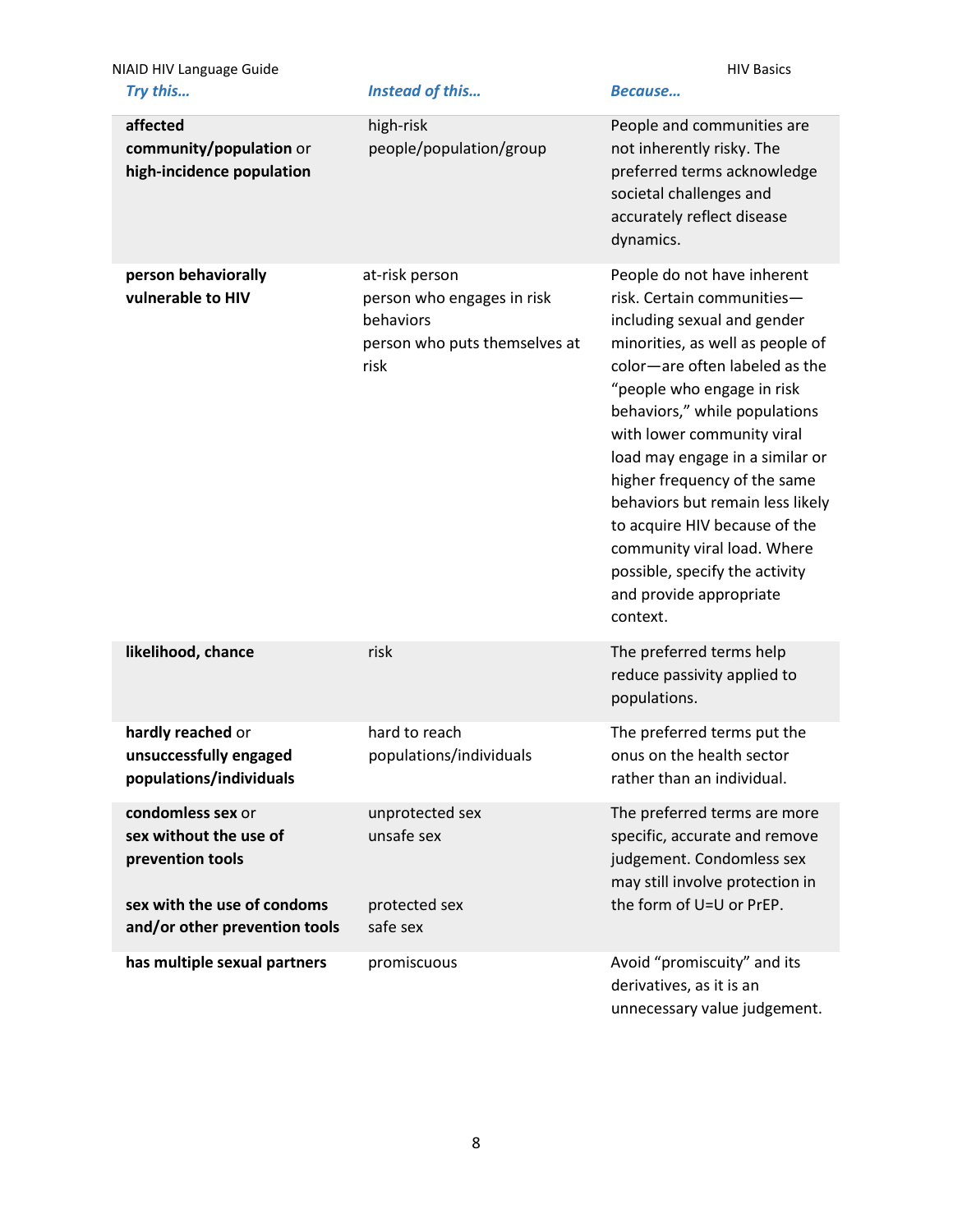| NIAID HIV Language Guide                                     |                                                                                             | <b>HIV Basics</b>                                                                                                                                                             |
|--------------------------------------------------------------|---------------------------------------------------------------------------------------------|-------------------------------------------------------------------------------------------------------------------------------------------------------------------------------|
| Try this                                                     | Instead of this                                                                             | <b>Because</b>                                                                                                                                                                |
| treatment non-completion                                     | treatment default                                                                           | "Default" is a negative term<br>that implies a value judgement<br>about the person who did not<br>complete treatment.                                                         |
| adherence                                                    | compliance                                                                                  | "Compliance" implies passive<br>behavior/following<br>instructions, while "adherence"<br>acknowledges a person's active<br>engagement in care.                                |
| internal condom                                              | female condom                                                                               | Some transgender men and<br>nonbinary people may use<br>internal condoms vaginally,<br>and people of all genders can<br>use internal condoms for anal<br>sex.                 |
| external condom<br>condom                                    | male condom                                                                                 | Some transgender women and<br>nonbinary people may use<br>external condoms for<br>intercourse; people of all<br>genders may cut external<br>condoms to create dental<br>dams. |
| [people with undetectable viral<br>load] do not transmit HIV | extremely unlikely to transmit<br><b>HIV</b><br>nearly impossible to transmit<br><b>HIV</b> | Describe the principal of<br>treatment as prevention, or<br>"Undetectable equals<br>Untransmittable" clearly and<br>consistently. Using qualifiers                            |
| no risk<br>zero risk                                         | almost no risk<br>greatly reduces risk<br>close to zero risk                                | that suggest U=U is only<br>somewhat effective is<br>inaccurate and is seen by some<br>in the community as a result of                                                        |
| [viral suppression] prevents<br><b>HIV</b>                   | helps prevent HIV                                                                           | paternalistic mistrust of people<br>living with HIV. Unnecessary<br>qualifiers also stigmatize by                                                                             |
| eliminates onward sexual<br>transmission                     | makes it hard to sexually<br>transmit HIV                                                   | perpetuating the<br>overestimation of transmission<br>HIV risk.                                                                                                               |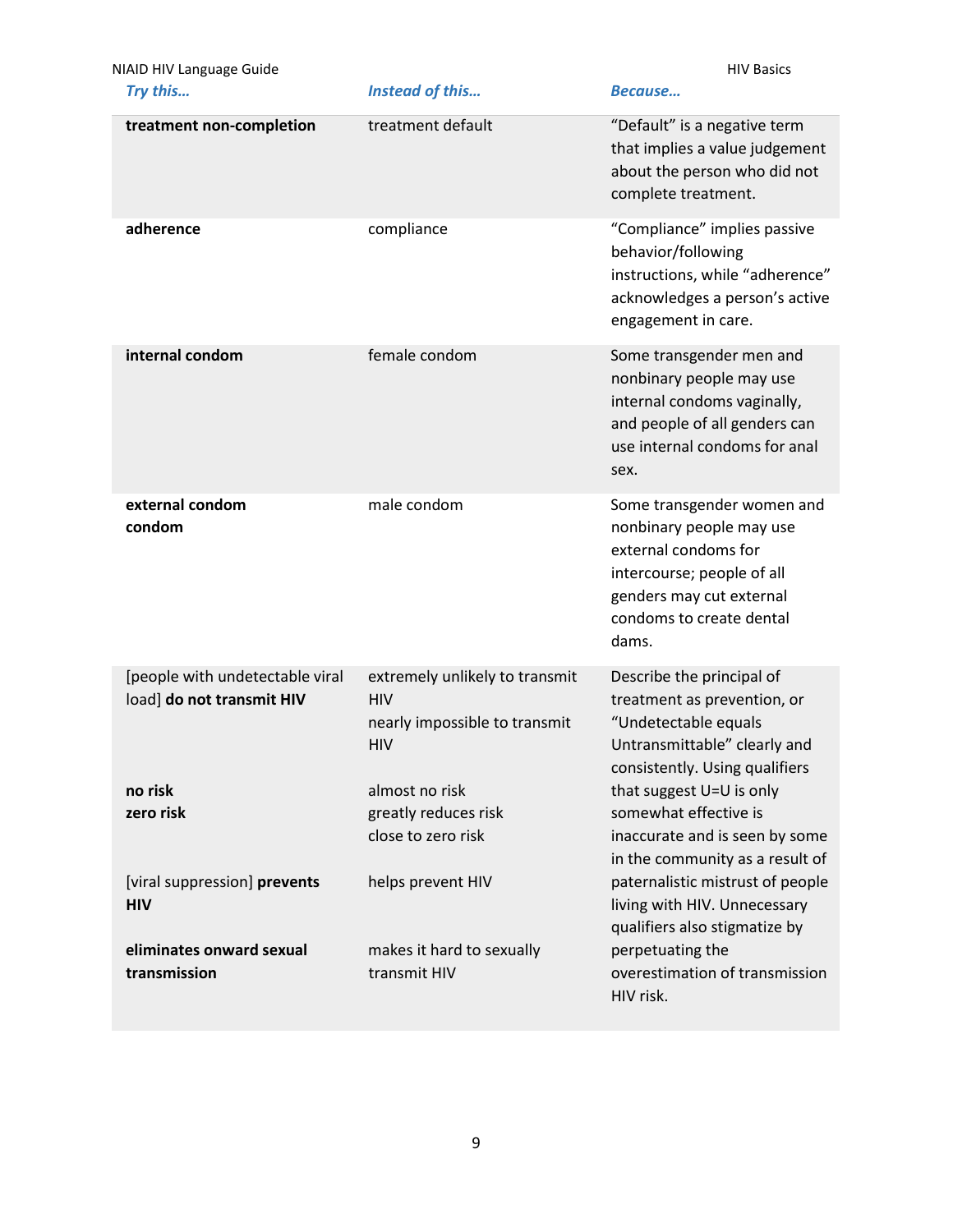# Sex, Gender & Sexuality

<span id="page-11-0"></span>

| Try this                                                                                                   | <b>Instead of this</b>                                     | Because                                                                                                                                                                                                                                                                               |
|------------------------------------------------------------------------------------------------------------|------------------------------------------------------------|---------------------------------------------------------------------------------------------------------------------------------------------------------------------------------------------------------------------------------------------------------------------------------------|
| sexual orientation                                                                                         | sexual preference                                          | "Preference" suggests that non-<br>heterosexuality is a choice, a<br>concept often used to<br>discriminate against the LGBTQ<br>community. "Preference" also<br>suggests a selection from two or<br>more choices, excluding<br>bisexual people and pansexual<br>people, among others. |
| assigned male/female at birth                                                                              | born male/female                                           | The preferred terms affirm<br>gender identity.                                                                                                                                                                                                                                        |
| sex assigned at birth                                                                                      | biological sex<br>sex at birth                             |                                                                                                                                                                                                                                                                                       |
| transgender man                                                                                            | used to be a woman<br>born a woman<br>female-to-male (FTM) |                                                                                                                                                                                                                                                                                       |
| transgender woman                                                                                          | used to be a man<br>born a man<br>male-to-female (MTF)     |                                                                                                                                                                                                                                                                                       |
| transgender<br>trans                                                                                       | transgendered                                              | "Transgendered" is a dated<br>term that suggests a point in<br>time when a person "became"                                                                                                                                                                                            |
| transgender people/person<br>people/a person who is<br>transgender<br>people/person of trans<br>experience | transgenders/a transgender                                 | transgender, which diverges<br>from the lived experiences of<br>most transgender people.<br>Similarly, "transgenders" is<br>dated and does not emphasize<br>humanity.                                                                                                                 |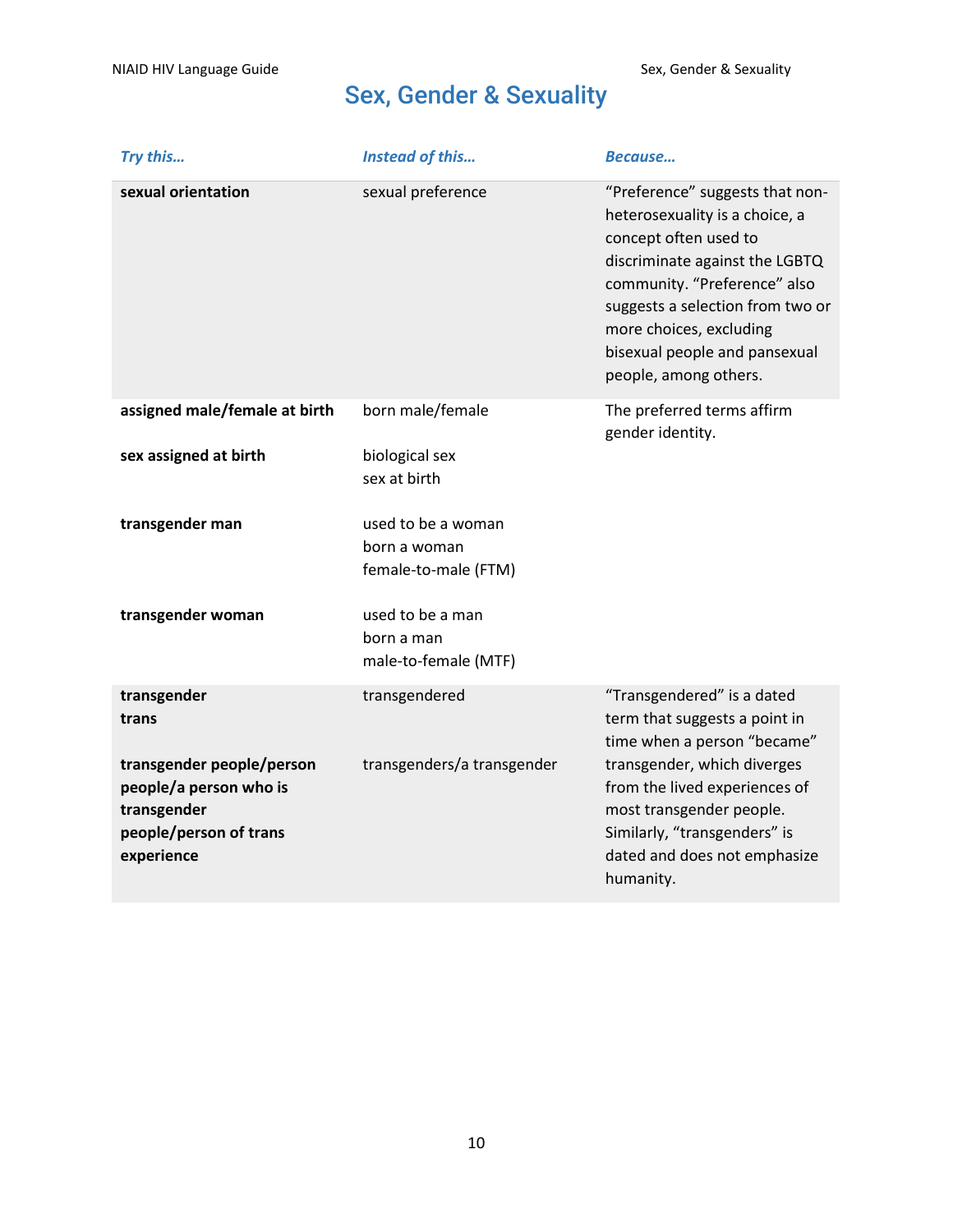| NIAID HIV Language Guide                                                                          |                                                                             | Sex, Gender & Sexuality                                                                                                                                                                                                                                                                                                                                                                                                                                                                                                                |
|---------------------------------------------------------------------------------------------------|-----------------------------------------------------------------------------|----------------------------------------------------------------------------------------------------------------------------------------------------------------------------------------------------------------------------------------------------------------------------------------------------------------------------------------------------------------------------------------------------------------------------------------------------------------------------------------------------------------------------------------|
| Try this                                                                                          | <b>Instead of this</b>                                                      | <b>Because</b>                                                                                                                                                                                                                                                                                                                                                                                                                                                                                                                         |
| trans man                                                                                         | transman                                                                    | "Trans" is an adjective that<br>helps describe someone's                                                                                                                                                                                                                                                                                                                                                                                                                                                                               |
| trans woman                                                                                       | transwoman                                                                  | gender identity, and it should<br>be treated like other adjectives.<br>Merging the adjective and the<br>noun risks suggesting that a<br>trans man or woman is more (or<br>less) than just a man or just a<br>woman, which goes against how<br>many trans people identify<br>themselves.                                                                                                                                                                                                                                                |
| gender affirmation<br>gender confirmation<br>transition<br>transitioning                          | transgendering<br>sex change<br>the surgery<br>pre-operative/post-operative | "Gender affirmation" and<br>"transition" define the<br>interpersonal, interactive<br>process whereby a person<br>receives social recognition and<br>support for their gender<br>identity and expression. This<br>process can but does not<br>necessarily involve medical<br>intervention, which can include<br>hormone therapy and one or<br>more surgeries to affirm one's<br>gender. "Pre-/post-operative"<br>may still be used in medical<br>literature but should not be<br>applied to a specific person<br>without their consent. |
| person with a difference in sex<br>development (DSD)<br>intersex person<br>person who is intersex | hermaphrodite                                                               | Differences in sex development<br>(DSD) is an inclusive umbrella<br>term that refers to congenital<br>atypical variations in the<br>development of chromosomal,<br>gonadal, or anatomical sex.<br>Many but not all people with<br>DSD identify as intersex. When<br>using the term intersex, also use<br>and define DSD. Classical<br>understandings of the term<br>"hermaphrodite" are usually                                                                                                                                        |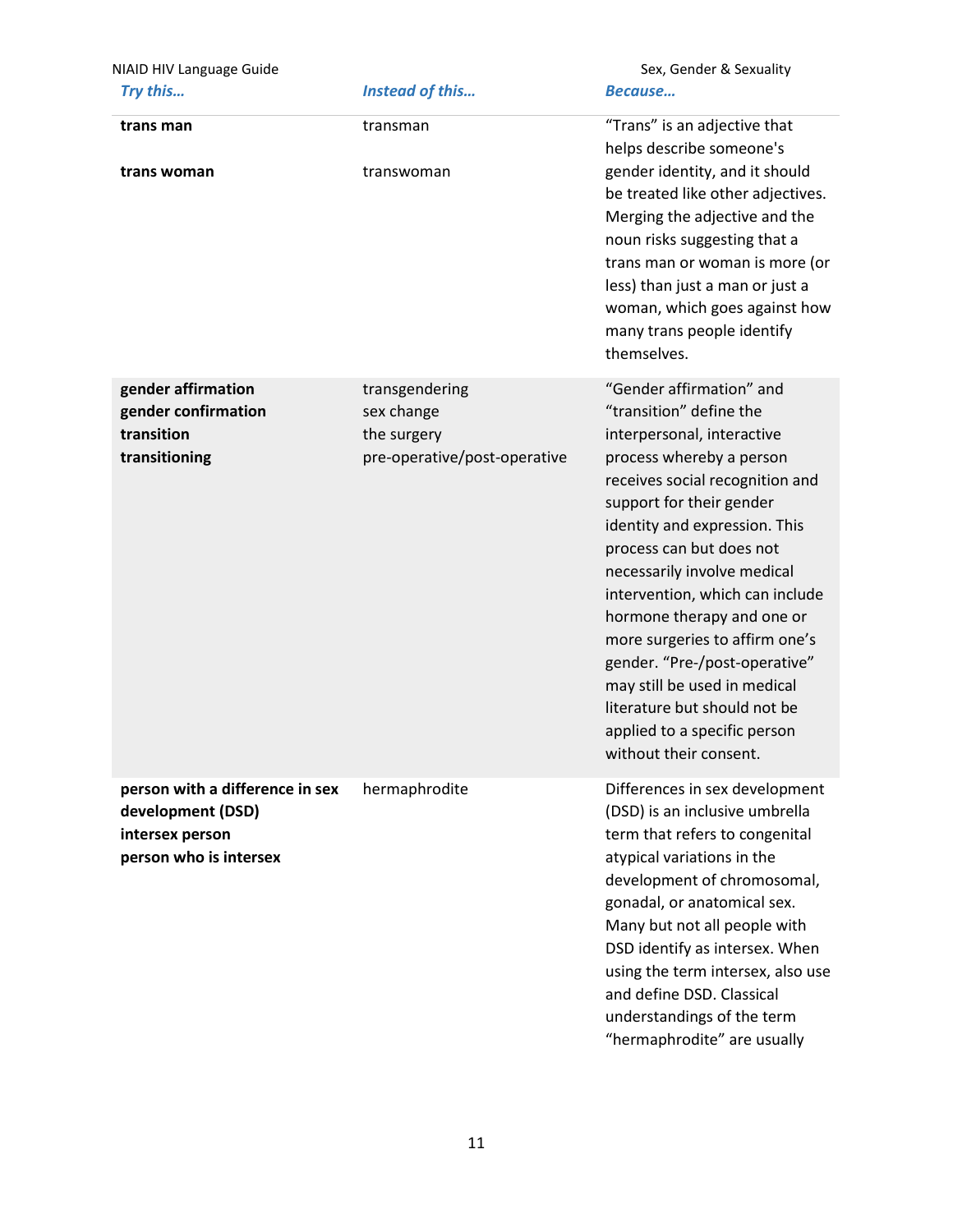| NIAID HIV Language Guide                                                          |                                    | Sex, Gender & Sexuality                                                                                                                                                                                                              |
|-----------------------------------------------------------------------------------|------------------------------------|--------------------------------------------------------------------------------------------------------------------------------------------------------------------------------------------------------------------------------------|
| Try this                                                                          | <b>Instead of this</b>             | Because                                                                                                                                                                                                                              |
|                                                                                   |                                    | limited to individuals with both<br>traditionally male and female<br>anatomical features,<br>particularly genitalia. This term<br>also is considered offensive<br>because of its mythical origin<br>and historically derogatory use. |
| people of childbearing<br>potential                                               | women of childbearing<br>potential | People of all genders and sexes<br>may have childbearing<br>potential.                                                                                                                                                               |
| people with reproductive<br>potential                                             | men with reproductive<br>potential | People of all gender may have<br>reproductive potential.                                                                                                                                                                             |
| people                                                                            | men and women                      | Using "men and women" as a<br>proxy for "everyone" excludes                                                                                                                                                                          |
| individuals of all genders<br>or be specific-cisgender men<br>and cisgender women | both genders/either gender         | transgender people, nonbinary<br>people and other sexual and<br>gender minorities.                                                                                                                                                   |

# Other Sex, Gender & Sexuality Vocabulary

| sex    | biological category based on reproductive,<br>anatomical and genetic characteristics, generally<br>defined as male, female and intersex                           |
|--------|-------------------------------------------------------------------------------------------------------------------------------------------------------------------|
| gender | a composite of socially constructed roles,<br>behaviors, activities and/or attributes that a<br>given society considers appropriate for members<br>of a given sex |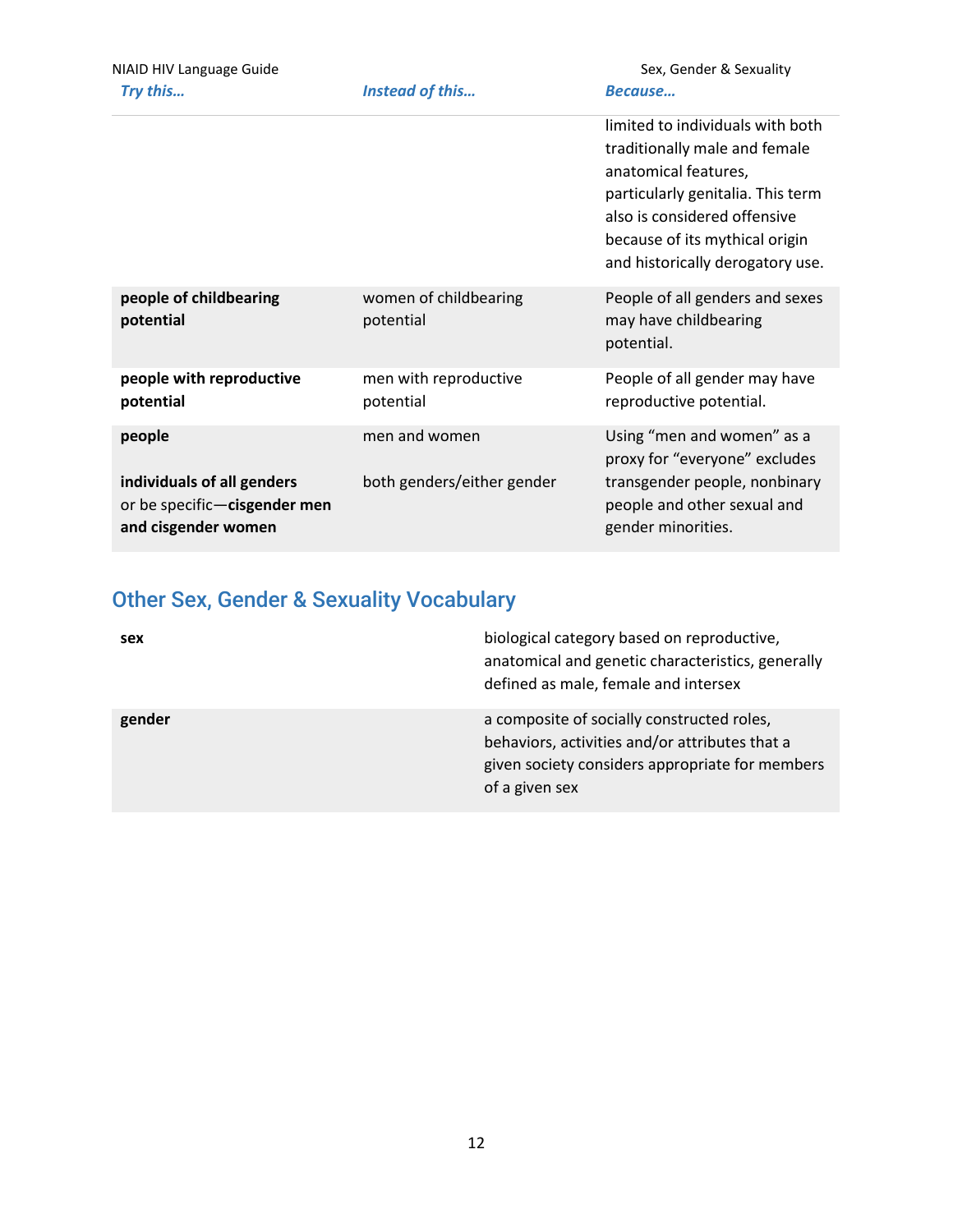| NIAID HIV Language Guide<br>queer | Sex, Gender & Sexuality<br>people who identify as queer may think of their<br>sexual orientation and/or gender identity as<br>characterized by non-binary constructs of sexual<br>orientation, gender and/or sex                                                                                                                                                                                      |
|-----------------------------------|-------------------------------------------------------------------------------------------------------------------------------------------------------------------------------------------------------------------------------------------------------------------------------------------------------------------------------------------------------------------------------------------------------|
|                                   | (The term is considered more fluid and inclusive<br>than traditional categories for sexual orientation<br>and gender identity, and some even use the term<br>to describe their political beliefs. Once<br>considered a pejorative term, queer has been<br>reclaimed by some LGBT people to describe<br>themselves; however, it is not a universally<br>accepted term even within the LGBT community.) |
| bisexual                          | having the potential to be emotionally,<br>romantically and/or sexually attracted to people<br>of the same and different gender-not<br>necessarily at the same time, in the same way or<br>to the same degree                                                                                                                                                                                         |
| pansexual                         | not limited in sexual attraction with regard to<br>sex, gender identity or gender expression                                                                                                                                                                                                                                                                                                          |
| cisgender person                  | person who identifies with the gender that was<br>assigned to them at birth; sometimes<br>abbreviated as cis                                                                                                                                                                                                                                                                                          |
| gender identity                   | an individual's sense of being male, female,<br>intersex, genderqueer, gender nonconforming,<br>etc.; not necessarily visible to others                                                                                                                                                                                                                                                               |
| gender expression                 | how one chooses to convey one's gender identity<br>through behavior, clothing and other external<br>characteristics                                                                                                                                                                                                                                                                                   |
| nonbinary person                  | person who identifies outside of a gender binary<br>by seeing themselves as neither male nor female                                                                                                                                                                                                                                                                                                   |
| genderqueer person                | person who does not identify as a man or woman<br>or subscribe to conventional gender distinctions                                                                                                                                                                                                                                                                                                    |
| gender non-conforming person      | person whose gender expression is not consistent<br>with the societal or cultural norms expected of<br>that gender                                                                                                                                                                                                                                                                                    |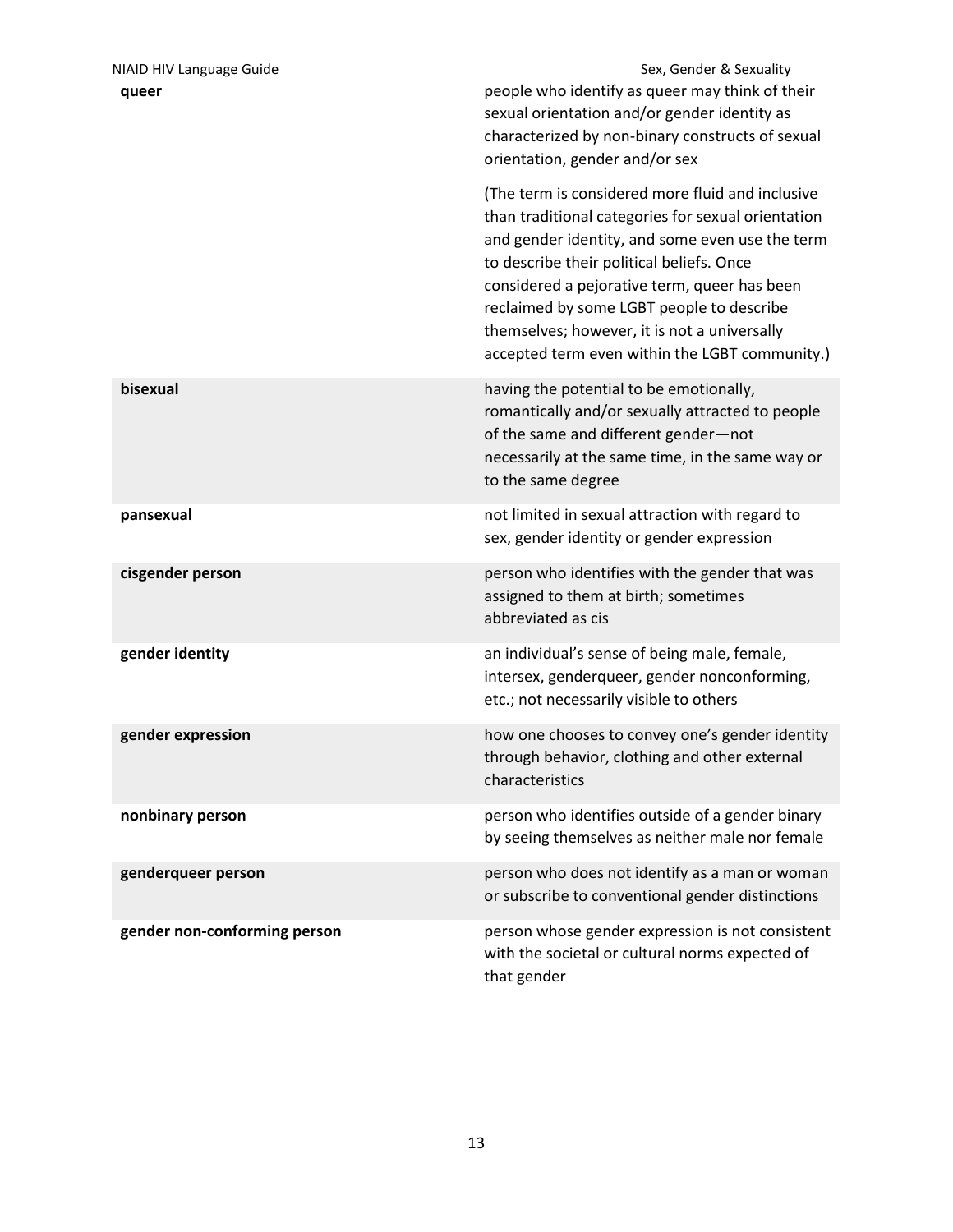| NIAID HIV Language Guide | Sex, Gender & Sexuality                                                                                                                                                          |
|--------------------------|----------------------------------------------------------------------------------------------------------------------------------------------------------------------------------|
| gender fluid person      | person whose gender identity shifts between<br>different genders (or no gender) or across the<br>spectrum                                                                        |
| agender person           | person who does not identify with any gender;<br>agender people may wish to have no gender<br>expression at all, which many find difficult to<br>achieve in our gendered society |
| bigender person          | person who identifies as two genders                                                                                                                                             |
| pangender person         | person who identifies as all genders                                                                                                                                             |
| trans*                   | an umbrella term that refers to many identities                                                                                                                                  |
| [sometimes] transgender  | within the gender identity spectrum                                                                                                                                              |
| misgender                | to refer to someone, especially a transgender<br>person, using a word or address that does not<br>correctly reflect their gender identity                                        |

#### **Pronouns**

Though exceptions exist, as a rule, use pronouns that correspond to a person's gender identity. Because gender identity is an internal characteristic that should not be assumed, it is best practice to ask for a person's pronouns. In addition to the binary English pronouns "she/her" and "he/his," some people may use non-binary pronouns, including the pronouns "they/their" used as singular terms, among others. When using the singular "they," still conjugate the verb as a plural, as in, "they are gender nonbinary."

It is considered by some to be extremely offensive and even violent to misgender someone by using inappropriate pronouns. When writing about a hypothetical person, like an anonymous participant in a study enrolling people of all genders, use the singular "they" rather than "he or she" to be inclusive.

# Identity & Specificity

In certain contexts, it may be appropriate to use language that explicitly references sexual behaviors instead of referencing sexual orientations and gender identities. For example, a study may evaluate the ability of an experimental modality to prevent HIV transmission during anal intercourse between people assigned male at birth who identify as men. While many enrolled in this study are likely to identify as gay or bisexual, there may be others who do not identify this way but nonetheless have anal intercourse with other cisgender men. In other words, medical specificity to describe behavior should be accounted for outside of individuals' identity around sexual orientation. In this case, an accurate description of the enrolled participants is "cisgender men who have sex with men."

In other contexts, it may be appropriate to highlight sexual orientation. Using this language can honor the contributions of these communities or connect with people on an identity level. For example, one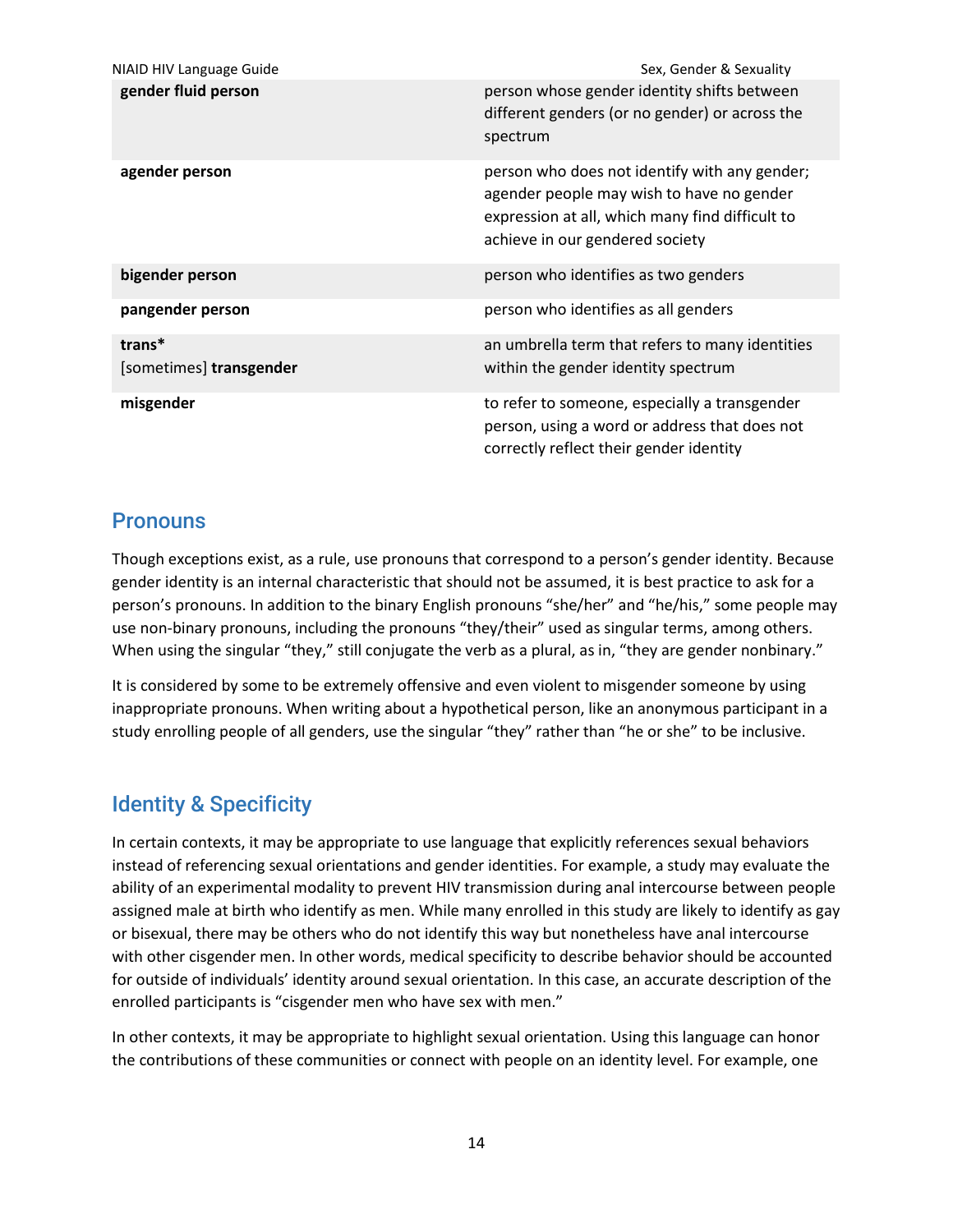NIAID HIV Language Guide Sexteen Sexteen Sex, Gender & Sexuality

might say, "The first cases of AIDS were reported in young gay men," or "The advocacy group aims to increase PrEP use among gay and bisexual men of color." All science takes place in a cultural context, which must be considered when we prepare written materials for the general public.

# Relationships

Avoid language that assumes the nature of a given relationship. For example, be mindful that not all sexual partners are romantically involved, which may be implied by terms like "couples." Similarly, do not assume sexual partners are monogamous or value monogamy. Use the terminology preferred by the individuals described when possible, or simply use the neutral term "sexual partner(s)."

# Pregnancy & Family

Do not assume a given family dynamic or relationship between parent and child. Be mindful that children are raised by biological mothers and/or fathers, as well as by adoptive parents and other caregivers. Often, language around pregnancy, childrearing and family can reinforce gender-stereotyped roles, particularly for women. Avoid language that implies childcare or ensuring a child's health is the sole responsibility of mothers. Similarly, avoid language that portrays pregnant or breastfeeding people as mere vessels supporting a child.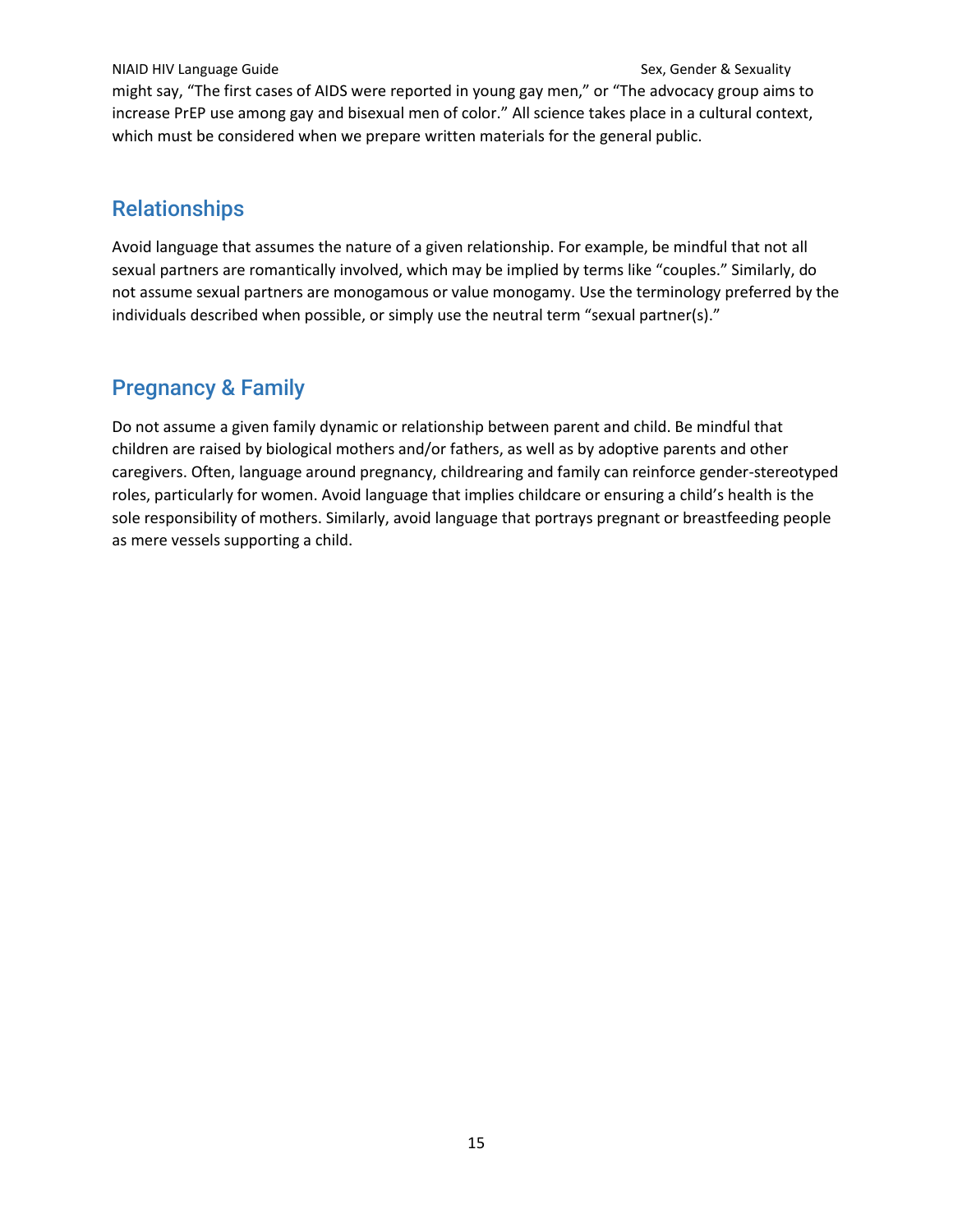# Substance Use

<span id="page-17-0"></span>

| Try this                                                                                   | <b>Instead of this</b>                                                        | <b>Because</b>                                                                                                                                                                                                                                                                                                                                                                                                        |
|--------------------------------------------------------------------------------------------|-------------------------------------------------------------------------------|-----------------------------------------------------------------------------------------------------------------------------------------------------------------------------------------------------------------------------------------------------------------------------------------------------------------------------------------------------------------------------------------------------------------------|
| new syringes (and works)<br>unused syringes (and works)<br>sterile syringes (and works)    | clean syringes                                                                | "Clean" and<br>"dirty/contaminated" evoke<br>unnecessary value judgements,<br>as well as specific visual                                                                                                                                                                                                                                                                                                              |
| used syringes (and works)                                                                  | dirty syringes<br>contaminated syringes                                       | assumptions that may not be<br>accurate. The preferred terms<br>are clearer and more accurate.<br>"Needles" may also be used<br>when engaging a community<br>that is more likely to use that<br>terminology.                                                                                                                                                                                                          |
| person who injects drugs<br>person who uses drugs<br>person with substance use<br>disorder | injection drug user (IDU)<br>drug user/abuser<br>drug addict<br>drug-addicted | Person-first language<br>emphasizes humanity.                                                                                                                                                                                                                                                                                                                                                                         |
| person with alcohol use<br>disorder                                                        | alcoholic                                                                     |                                                                                                                                                                                                                                                                                                                                                                                                                       |
| substance use disorder                                                                     | drug addiction<br>drug dependence<br>drug habit<br>drug abuse                 | This preferred term aligns with<br>the medical community's and<br>federal government's initiatives<br>to raise awareness that<br>compulsive substance use is a                                                                                                                                                                                                                                                        |
| alcohol use disorder                                                                       | alcoholism<br>alcohol abuse<br>alcohol dependence                             | complex brain disorder rather<br>than a moral failing or<br>personality flaw.<br>"Abuse" is a negative term that<br>invites a value judgement.<br>Addiction is not a diagnostic<br>term although it is an<br>acceptable synonym for<br>moderate or severe substance<br>use disorder. Dependence, on<br>the other hand, is not<br>synonymous with substance use<br>disorder; see "Dependence vs.<br>Addiction," below. |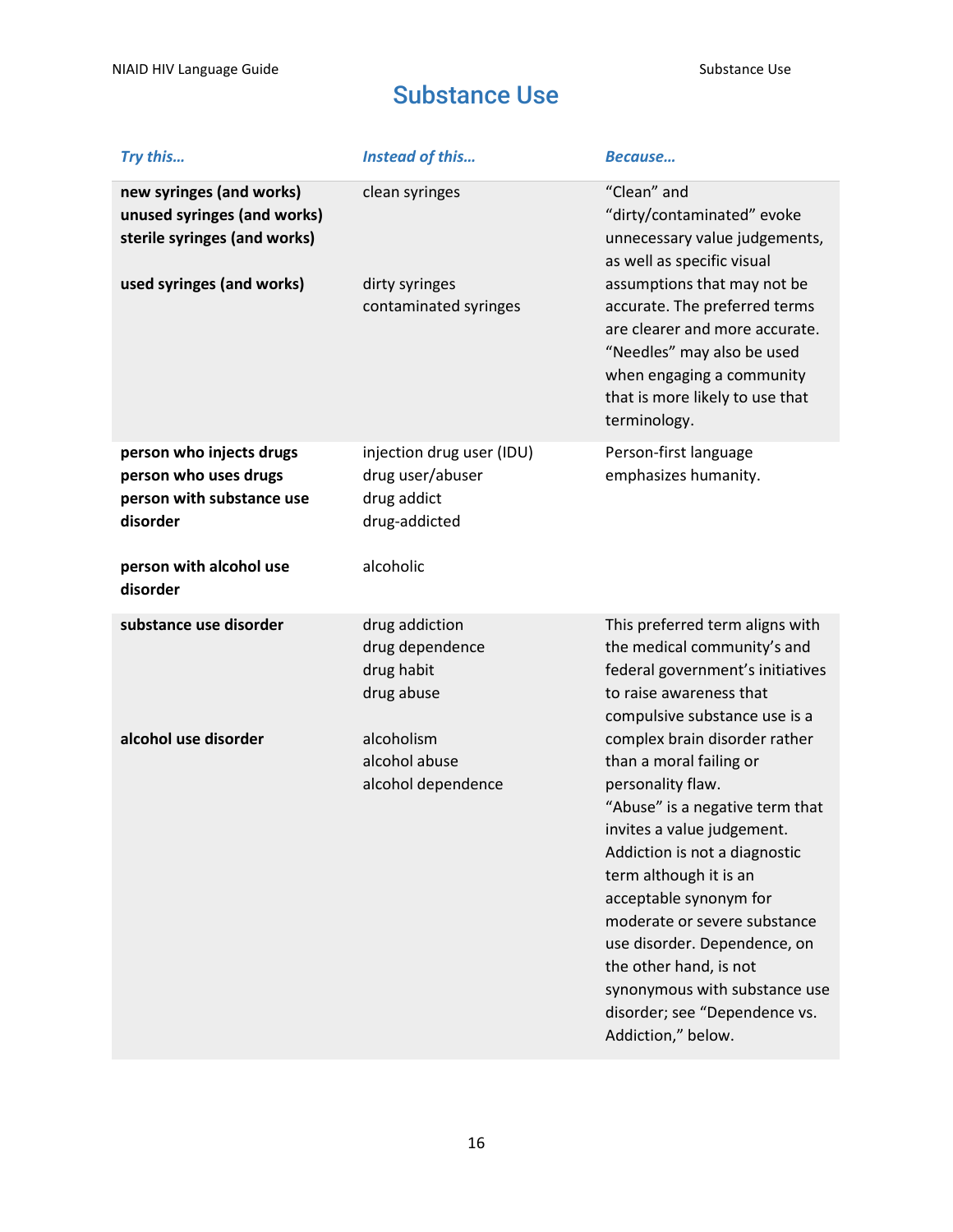| NIAID HIV Language Guide                                                                                                                                                        |                                                                                    | Substance Use                                                                                                                                                                                                                                                                                                                                                                                                                                           |
|---------------------------------------------------------------------------------------------------------------------------------------------------------------------------------|------------------------------------------------------------------------------------|---------------------------------------------------------------------------------------------------------------------------------------------------------------------------------------------------------------------------------------------------------------------------------------------------------------------------------------------------------------------------------------------------------------------------------------------------------|
| Try this                                                                                                                                                                        | <b>Instead of this</b>                                                             | Because                                                                                                                                                                                                                                                                                                                                                                                                                                                 |
| born in withdrawal<br>born dependent on [drug]<br>infant with neonatal<br>abstinence syndrome                                                                                   | born addicted<br>addicted infant                                                   | Despite any dependence that<br>may be present, infants are not<br>capable of the compulsive<br>substance use despite negative<br>consequences that defines<br>addiction.                                                                                                                                                                                                                                                                                |
| not currently using substances<br>negative [for a toxicology<br>screen]                                                                                                         | clean                                                                              | Labeling the use of drugs as<br>"dirty" and the absence of drug<br>use as "clean" invites a value<br>judgement that stigmatizes                                                                                                                                                                                                                                                                                                                         |
| currently using substances<br>positive [for a toxicology<br>screen]                                                                                                             | dirty                                                                              | people who use drugs and does<br>not accurately reflect the<br>complexities of substance use<br>disorder and recovery.                                                                                                                                                                                                                                                                                                                                  |
| medication for opioid use<br>disorder (MOUD)<br>medication-assisted treatment<br>(MAT) [when referring to or<br>inclusive of medications used to<br>treat alcohol use disorder] | opioid replacement<br>methadone maintenance<br>drug substitution                   | "Replacement" and<br>"substitution" imply<br>medications merely "substitute"<br>one drug or "one addiction" for<br>another, fueling a stigmatizing<br>misconception that prevents<br>people from accessing<br>treatment. MAT should not be<br>used when referring to<br>treatment for opioid use<br>disorder, since "assisted"<br>implies medications are<br>secondary to other forms of<br>treatment, which is no longer<br>considered to be the case. |
| treatment center                                                                                                                                                                | rehab<br>detox center                                                              | "Rehab" and "detox center"<br>carry cultural stigmas and<br>misconceptions.                                                                                                                                                                                                                                                                                                                                                                             |
| person in recovery                                                                                                                                                              | former addict/alcoholic<br>recovered addict/alcoholic<br>reformed addict/alcoholic | These person-first terms honor<br>the belief of many clinicians and<br>people with substance use<br>disorder that recovery is an<br>ongoing and variable process.<br>Some individuals may claim a<br>term like "addict," but such                                                                                                                                                                                                                       |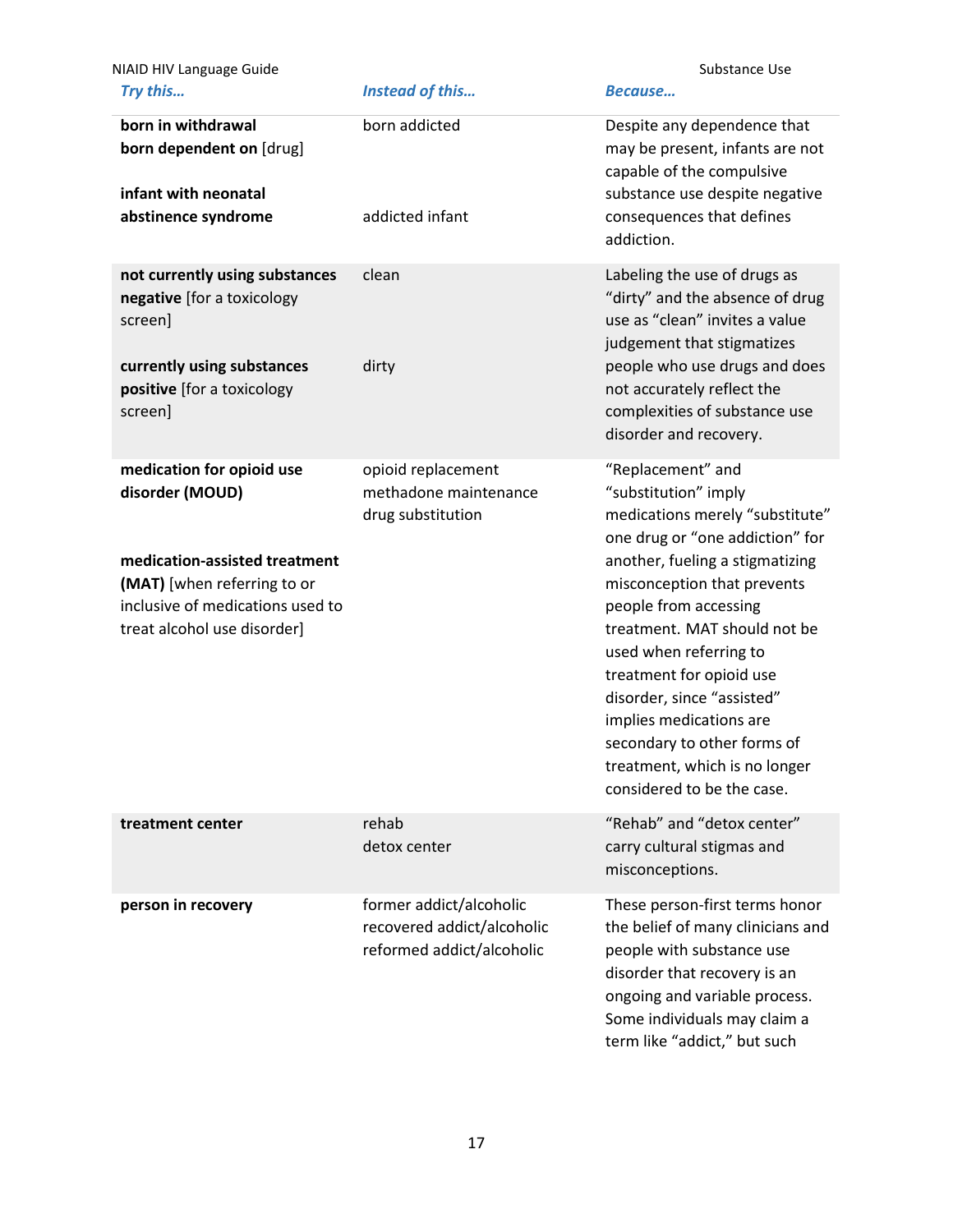terms should not be applied

without that person's consent.

# Dependence vs. Addiction

"Dependence" and "addiction" are related but frequently confused terms. Addiction is defined as a pattern of compulsive substance use—marked by a change in behavior caused by biochemical changes in the brain—despite negative consequences related to that substance use. Addiction is not a diagnostic term but is considered synonymous with moderate to severe substance use disorder. Dependence, however, is characterized by the physical potential for withdrawal symptoms. Importantly, it is possible for someone to be dependent on a substance used for medical purposes without experiencing addiction. It is best to explicitly define these terms or else avoid them.

# Drug Misuse

While the term "drug abuse" is generally frowned upon, there is disagreement about the utility of "drug misuse." Many people find the term helpful when discussing substances that have medical as well as illicit uses, such as prescription opioids. Others claim this terminology suggests fault on the part of people with substance use disorders and creates a stigma that they may deserve consequences of such "misuse."

Regardless, it is important to not use "misuse" and "substance use disorder" interchangeably, as not all people who use substances recreationally experience substance use disorder or require treatment to stop using substances. For example, a single occasion of binge drinking is considered alcohol misuse but may not reflect alcohol use disorder in a given individual.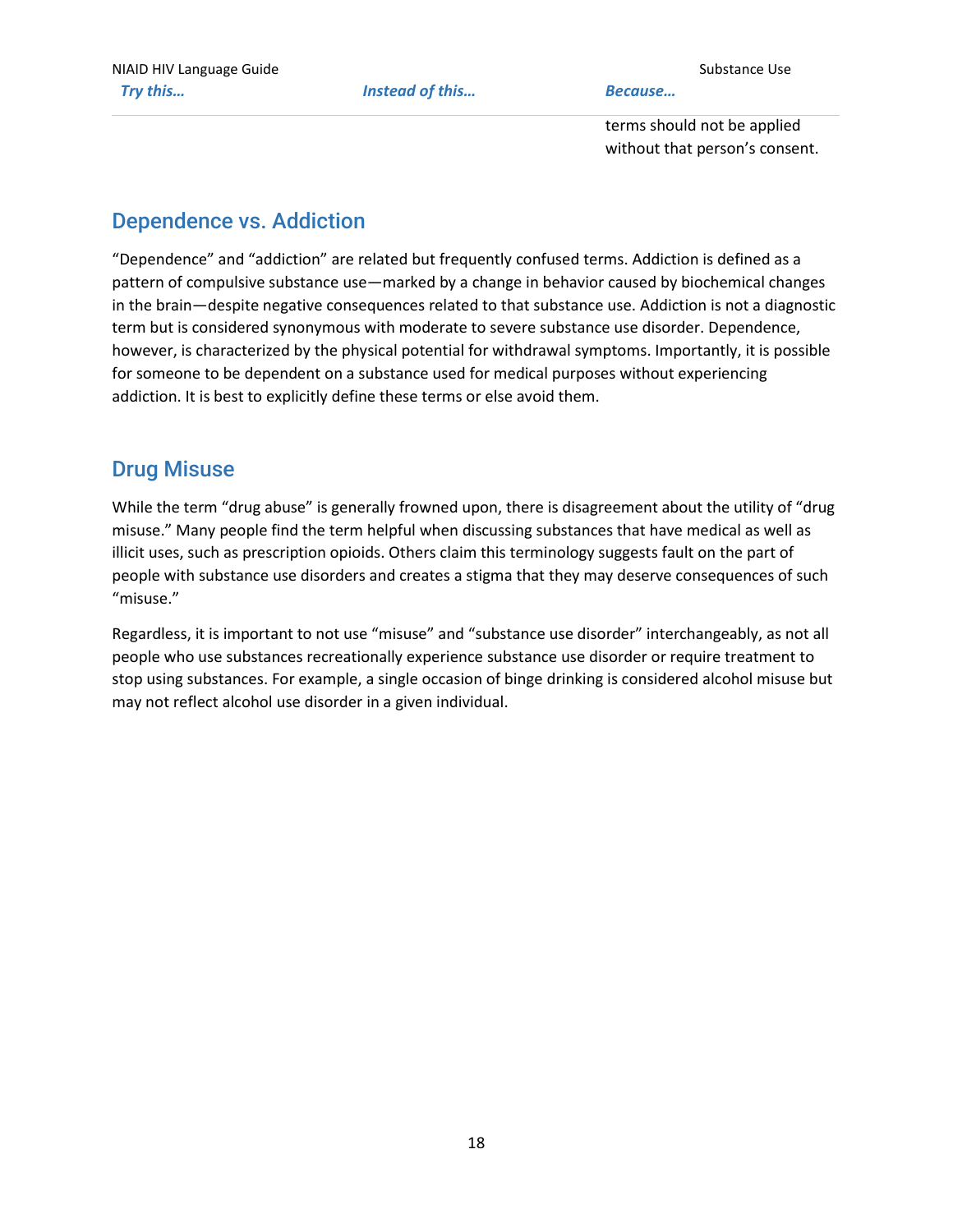# Miscellaneous Terms & Topics

<span id="page-20-0"></span>The following terms and topics were recommended for inclusion in this guide because they have previously arisen in communication related to HIV research. The inclusion of a population or group in this section does not necessarily indicate that this population or group has a high incidence of or is behaviorally vulnerable to HIV.

| Try this                                                               | <b>Instead of this</b>                                      | <b>Because</b>                                                                                                                                                                                                                                                                                                                                                      |
|------------------------------------------------------------------------|-------------------------------------------------------------|---------------------------------------------------------------------------------------------------------------------------------------------------------------------------------------------------------------------------------------------------------------------------------------------------------------------------------------------------------------------|
| sex worker<br>sex work<br>transactional sex<br>sale of sexual services | prostitute<br>prostitution<br>commercial sex work           | "Sex work" implies ownership<br>over a person's own career<br>choice, while "prostitution" and<br>its derivatives carry engrained<br>cultural stigmas. Specifying "sex<br>work" as commercial is<br>redundant and otherizes.                                                                                                                                        |
| sex trafficking<br>sex trafficking of minors                           | sexual slavery<br>forced prostitution<br>child prostitution | In the context of forced or<br>coerced transactional sex by<br>minors, the preferred terms<br>emphasize role of exploiters<br>because children cannot<br>consent to sex work. Some<br>community members prefer the<br>term "youth sex work" to<br>describe transactional sex by<br>minors they feel is not coerced<br>or forced. However, this is<br>controversial. |
| survivor of sexual assault                                             | rape victim                                                 | "Survivor" is more empowering<br>than "victim," which evokes<br>defeat and helplessness. When<br>referring to a specific person,<br>always use a term they approve.                                                                                                                                                                                                 |
| intimate partner violence<br>gender-based violence                     | domestic violence                                           | The preferred terms are more<br>specific to two separate ideas:<br>violence between intimate<br>partners and violence<br>specifically based on gendered<br>power imbalances. They also                                                                                                                                                                              |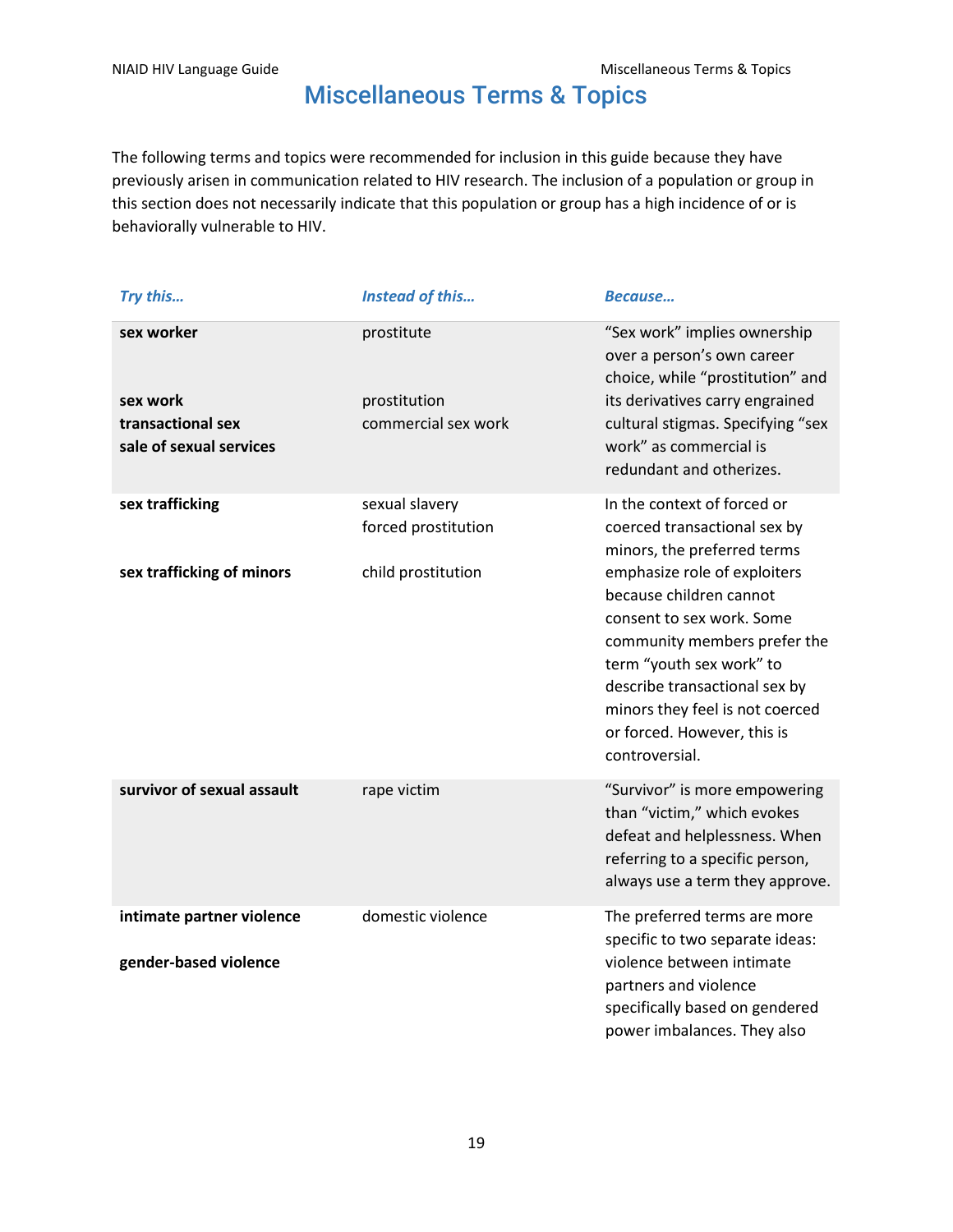| NIAID HIV Language Guide<br>Try this                                                        | <b>Instead of this</b>                                         | Miscellaneous Terms & Topics<br><b>Because</b>                                                                                                                                   |
|---------------------------------------------------------------------------------------------|----------------------------------------------------------------|----------------------------------------------------------------------------------------------------------------------------------------------------------------------------------|
|                                                                                             |                                                                | each include relevant violence<br>outside of a shared home.                                                                                                                      |
| person who has experienced<br>violence<br>survivor of violence                              | abuse victim                                                   | Use more empowering or<br>neutral terms than "victim,"<br>which evokes defeat and<br>helplessness. When referring to<br>a specific person, always use a<br>term they approve.    |
| person to be evaluated for<br>tuberculosis<br>person at risk of TB disease                  | tuberculosis suspect                                           | "Suspect" evokes suspicion and<br>personal fault.                                                                                                                                |
| tuberculosis prevention and<br>care<br>prevention of TB transmission                        | tuberculosis control                                           | "Control" evokes paternalism.                                                                                                                                                    |
| people/participants with<br>concomitant hepatitis or<br>concomitant TB                      | TB or hepatitis coinfected<br>people/participants              | "Coinfect" and its derivatives<br>carry the same stigma as<br>"infect."                                                                                                          |
| people with tuberculosis/TB<br>new TB diagnoses<br>people newly diagnosed with<br><b>TB</b> | TB cases<br>new TB cases                                       | People should not be described<br>as "case," as this term<br>deemphasizes humanity and<br>implies burden.                                                                        |
| older adults<br>people over [age X]                                                         | the aged<br>elders<br>(the) elderly<br>seniors/senior citizens | "Adults" affirms agency and<br>personhood, as does person-<br>first language. Stigmatizing<br>terms such as "elders" can<br>evoke frailty. When possible,<br>use a specific age. |
| care partners<br>family and friends [in<br>appropriate contexts]                            | caregivers<br>caretakers                                       | When describing people<br>engaged in an older adult's<br>care, use care partner to<br>emphasize collaboration and<br>the adult's autonomy.                                       |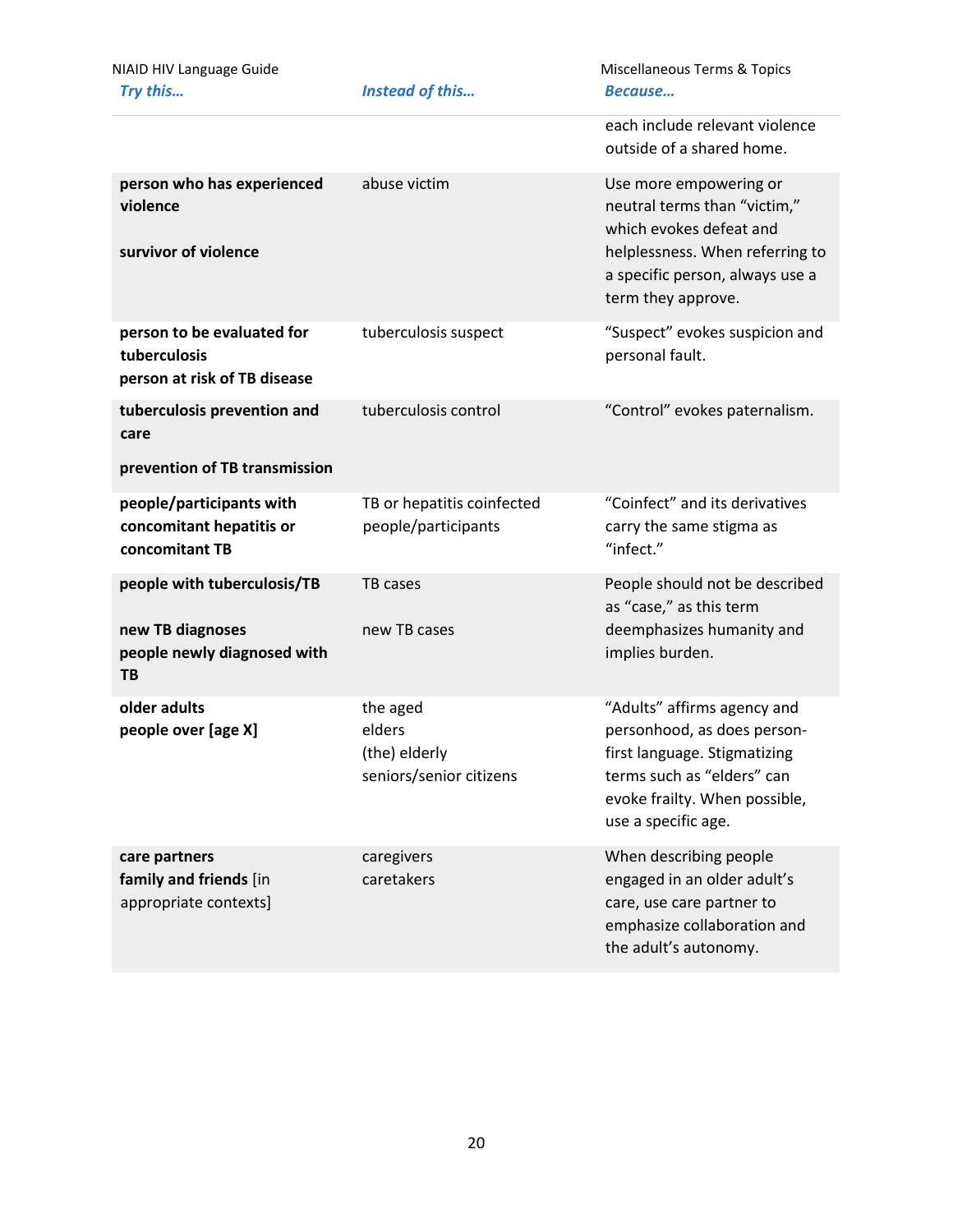| NIAID HIV Language Guide                                                                                |                                                                              | Miscellaneous Terms & Topics                                                                                                                                                                                                                                                                                              |
|---------------------------------------------------------------------------------------------------------|------------------------------------------------------------------------------|---------------------------------------------------------------------------------------------------------------------------------------------------------------------------------------------------------------------------------------------------------------------------------------------------------------------------|
| Try this                                                                                                | Instead of this                                                              | <b>Because</b>                                                                                                                                                                                                                                                                                                            |
| person who has been<br>arrested/convicted of a felony<br>person who is incarcerated<br>person in prison | felon<br>convict<br>offender<br>inmate<br>prisoner<br>the incarcerated       | Person-first language<br>emphasizes humanity. Also,<br>some of these terms have<br>specific legal definitions that<br>may be confused.                                                                                                                                                                                    |
| people who are overweight<br>people with [BMI or other<br>metabolic score] of X<br>people with obesity  | overweight people<br>obese people<br>the obese                               | Use specific, neutral, person-<br>first language when describing<br>weight and fat distribution.<br>Because obesity and overweight<br>are diagnoses, it is acceptable<br>to use "people with obesity"<br>and its derivatives.                                                                                             |
| people with disabilities<br>disabled people (preference<br>varies)                                      | handicapped<br>handi-capable<br>differently-abled<br>the disabled            | Community preference for<br>person-first or identity-first<br>("disabled people") varies, but<br>most agree euphemistic<br>language further otherizes<br>people with disabilities.                                                                                                                                        |
| abled<br>non-disabled<br>does not have a disability<br>enabled                                          | able-bodied<br>normal<br>healthy, in contrast to people<br>with disabilities | "Abled" to refer to all people<br>without disabilities is preferable<br>to "able-bodied" in order to be<br>inclusive of cognitive disabilities<br>and other disabilities not<br>considered primarily physical.<br>"Enabled" acknowledges the<br>role of systems that privilege<br>certain ability levels above<br>others. |
| assistive device/technology<br>accommodation                                                            | corrective device/technology                                                 | Assistive technologies and<br>services should be portrayed as<br>helping and accommodating a                                                                                                                                                                                                                              |
| wheelchair user<br>person who uses a wheelchair                                                         | wheelchair-bound<br>confined to a wheelchair                                 | person rather than making<br>them "correct" or emphasizing<br>limitation.                                                                                                                                                                                                                                                 |
| person with [specific mental<br>disorder]                                                               | mentally ill person<br>insane person<br>the mentally ill                     | Person-first language<br>emphasizes humanity and<br>dispels the misconception that                                                                                                                                                                                                                                        |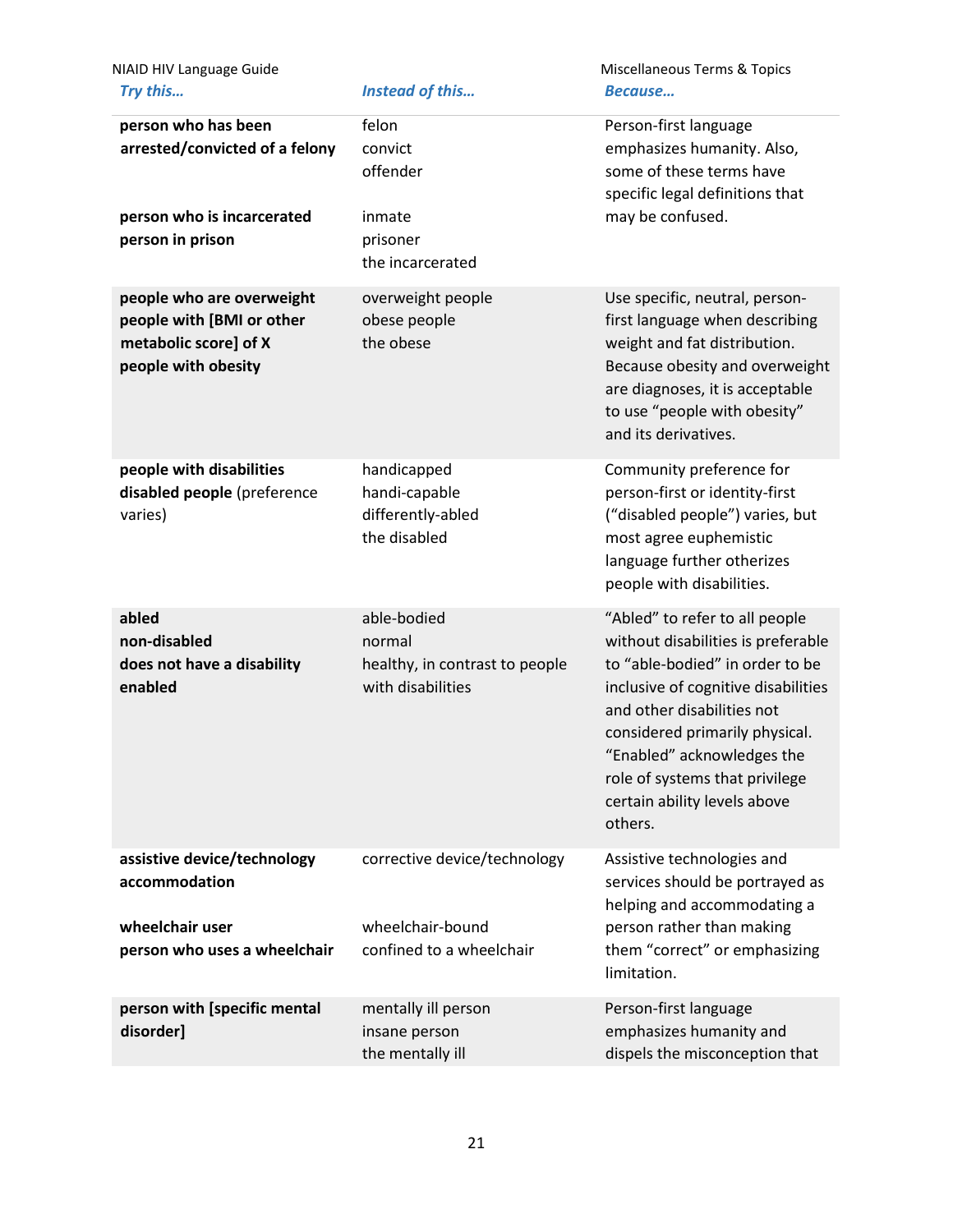| NIAID HIV Language Guide<br>Try this | Instead of this              | Miscellaneous Terms & Topics<br><b>Because</b>                                                                                                                                    |
|--------------------------------------|------------------------------|-----------------------------------------------------------------------------------------------------------------------------------------------------------------------------------|
| E.g. person with bipolar<br>disorder | [specific person] is bipolar | mental disorders are<br>untreatable. Also, insanity is a<br>legal—not medical—definition.                                                                                         |
| died by suicide                      | committed suicide            | "Committed" evokes<br>associations with the legal or<br>moral issues of "committing" a<br>crime or sin, whereas suicide is<br>often the consequence of an<br>unaddressed illness. |

# Racial, Ethnic & Cultural Identities

Generally, NIH uses race and ethnicity terminology aligning with the 1997 [Office of Management and](https://www.census.gov/topics/population/race/about.html)  [Budget \(OMB\) standards](https://www.census.gov/topics/population/race/about.html) on race and ethnicity. According to the OMB, these terms "generally reflect a social definition of race recognized in this country and not an attempt to define race biologically, anthropologically, or genetically."

In addition, it is recognized that the categories of the race item include racial and national origin or sociocultural groups. People may choose to report more than one race to indicate their racial mixture, such as "American Indian" and "White." People who identify their origin as Hispanic, Latino, or Spanish may be of any race.

The table below offers language considerations for describing racial, ethnic and cultural identities identified by the OMB. With few exceptions, terms used to describe a people's race or ethnicity should be capitalized.

| <b>Group/Population</b>            | <b>Definition</b>                                                                                       | <b>Language Considerations</b>                                                                                                                                                                                      |
|------------------------------------|---------------------------------------------------------------------------------------------------------|---------------------------------------------------------------------------------------------------------------------------------------------------------------------------------------------------------------------|
| White<br><b>Non-Hispanic White</b> | OMB: having origins in any<br>of the original peoples of<br>Europe, the Middle East, or<br>North Africa | Avoid language that frames being<br>White as a default, normal or<br>"raceless" identity. Non-Hispanic<br>White is sometimes used to clarify<br>that the described group does not<br>include White Hispanic people. |
| <b>Black or African American</b>   | OMB: having origins in any<br>of the Black racial groups of<br>Africa                                   | African American is acceptable in<br>certain contexts but excludes<br>other members of the African<br>diaspora. "African American" is<br>not considered more respectful<br>than "Black."                            |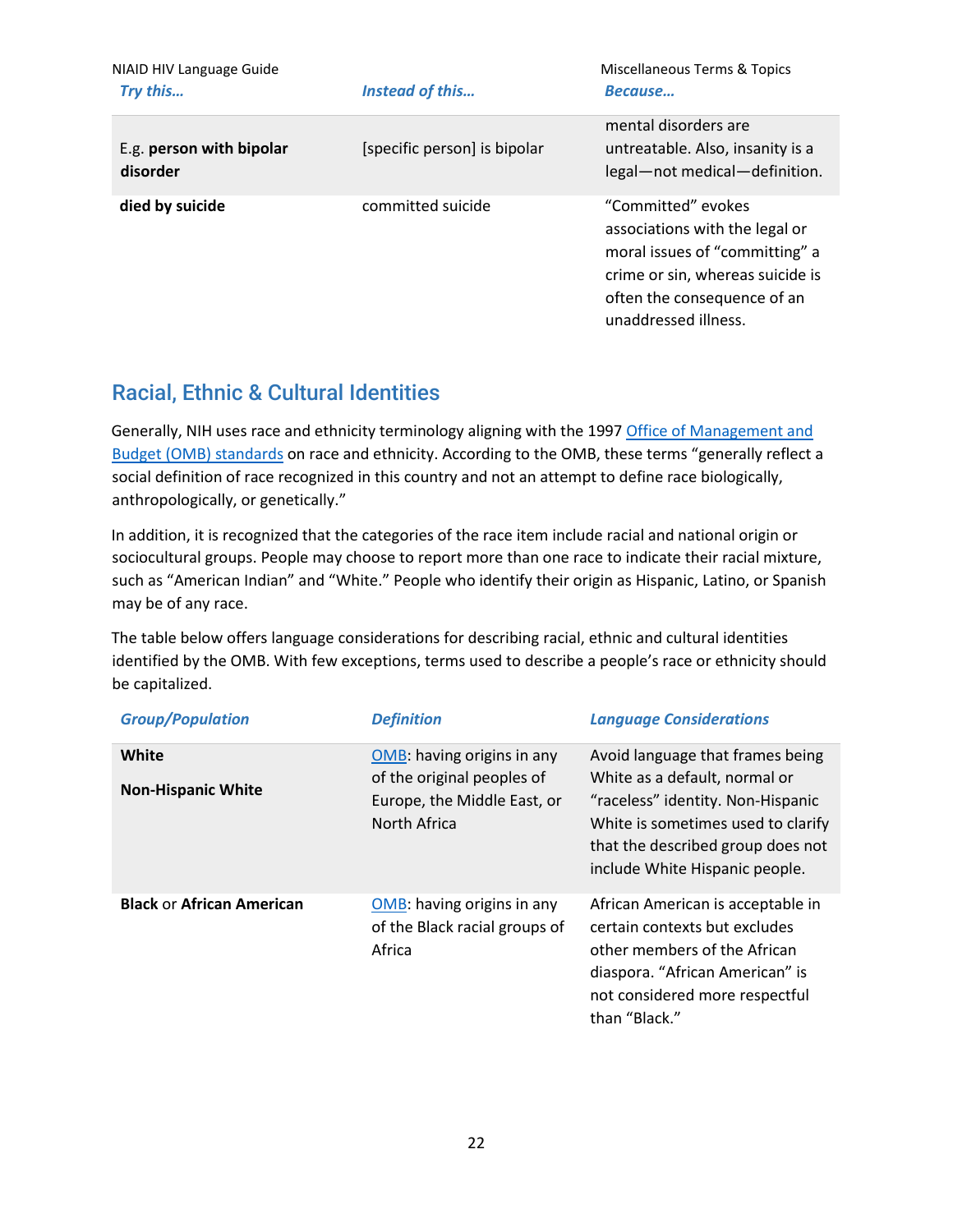| NIAID HIV Language Guide                            |                                                                                                                                                                                                                                                                           | Miscellaneous Terms & Topics                                                                                                                                                                                                                                                                                                                                                                                                                                                                                                     |
|-----------------------------------------------------|---------------------------------------------------------------------------------------------------------------------------------------------------------------------------------------------------------------------------------------------------------------------------|----------------------------------------------------------------------------------------------------------------------------------------------------------------------------------------------------------------------------------------------------------------------------------------------------------------------------------------------------------------------------------------------------------------------------------------------------------------------------------------------------------------------------------|
| American Indian or Alaskan<br><b>Native</b>         | OMB: having origins in any<br>of the original peoples of<br>North or South America<br>(including Central America)<br>and who maintains tribal<br>affiliation or community<br>attachment                                                                                   | When referring to a specific<br>person or group of people, best<br>practice is to use a specific tribal<br>identity whenever possible. When<br>referring to the diverse group of<br>people with indigenous ancestry<br>in the United States as a whole,<br>the term "American Indian" is<br>usually preferred over "Native<br>American," which is seen by some<br>as euphemistic. Never use<br>pejorative terms, which include<br>"Eskimo" instead of Alaska Native.                                                             |
| Native Hawaiian or Other Pacific<br><b>Islander</b> | OMB: having origins in any<br>of the original peoples of<br>Hawaii, Guam, Samoa, or<br>other Pacific Islands                                                                                                                                                              |                                                                                                                                                                                                                                                                                                                                                                                                                                                                                                                                  |
| <b>Asian</b>                                        | OMB: having origins in any<br>of the original peoples of the<br>Far East, Southeast Asia, or<br>the Indian subcontinent<br>including, for example,<br>Cambodia, China, India,<br>Japan, Korea, Malaysia,<br>Pakistan, the Philippine<br>Islands, Thailand, and<br>Vietnam | East Asian may be used to<br>describe people with origins in<br>China, Korea, Japan, Taiwan or<br>Mongolia. South Asian may be<br>used to describe people with<br>origins in Afghanistan, Pakistan,<br>India, Bangladesh, Nepal, Bhutan,<br>Sri Lanka or Maldives. Southeast<br>Asian may be used to describe<br>people with origins in areas south<br>of China but east of India<br>(Thailand, Vietnam, Malaysia,<br>Singapore, the Philippines, Laos,<br>Indonesia, Brunei, Burma<br>(Myanmar), Cambodia and Timor-<br>Leste). |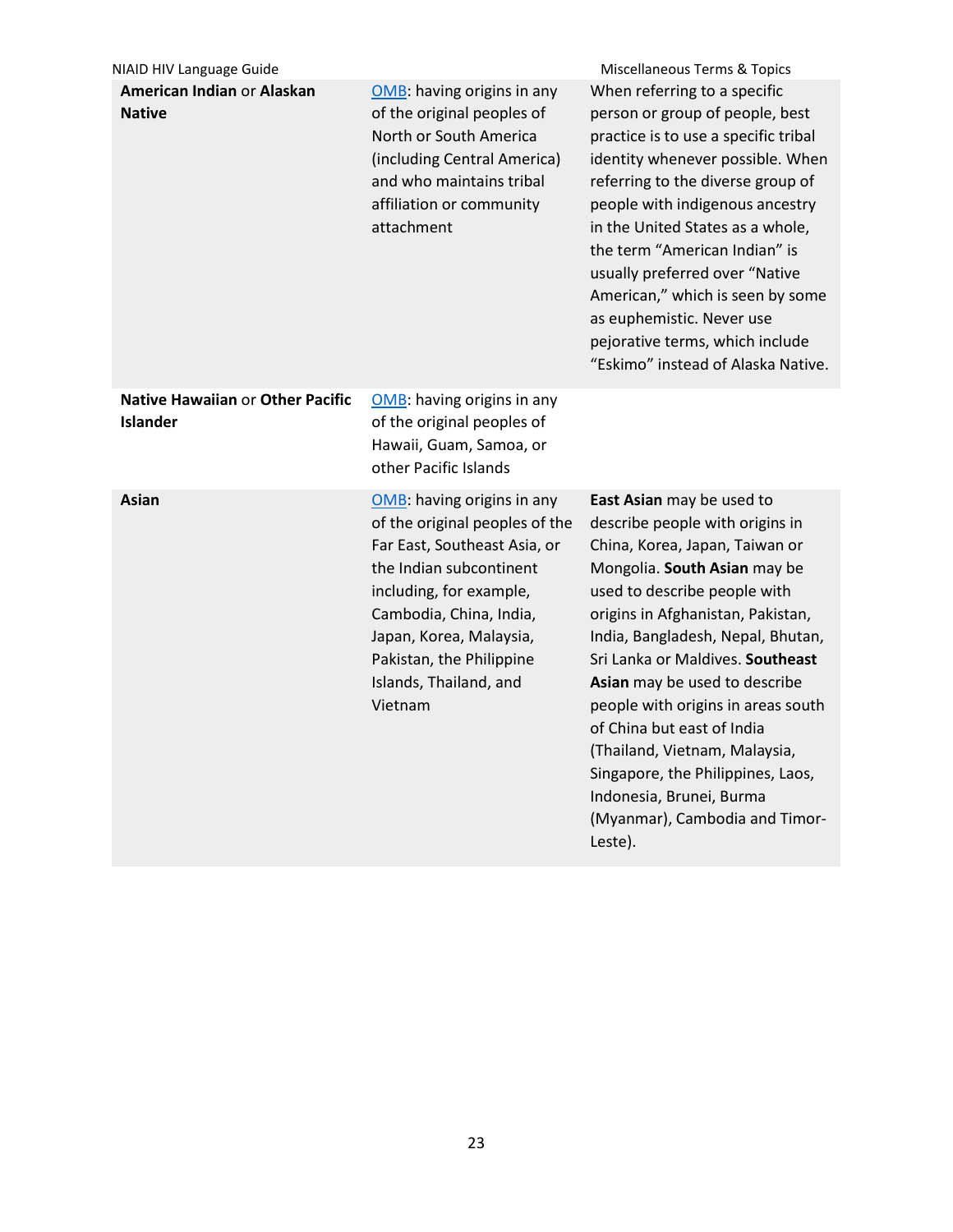| NIAID HIV Language Guide |                                                                                                                                                       | Miscellaneous Terms & Topics                                                                                                                                                                                                                                                                                                                                                                                                                                                    |
|--------------------------|-------------------------------------------------------------------------------------------------------------------------------------------------------|---------------------------------------------------------------------------------------------------------------------------------------------------------------------------------------------------------------------------------------------------------------------------------------------------------------------------------------------------------------------------------------------------------------------------------------------------------------------------------|
| Latino/a or Latinx       | being from or descending<br>from people who are from<br>Latin America, including<br>Cuba, Mexico, Puerto Rico,<br>South America or Central<br>America | According to the OMB, "People<br>who identify their origin as<br>Hispanic, Latino, or Spanish may<br>be of any race."<br>Most people with origins in Brazil                                                                                                                                                                                                                                                                                                                     |
| <b>Hispanic</b>          | descended from Spanish-<br>speaking populations                                                                                                       | are considered Latino but not<br>Hispanic because most Brazilians<br>speak Portuguese. Similary,<br>Spanish people may be considered<br>Hispanic but not Latino.                                                                                                                                                                                                                                                                                                                |
|                          |                                                                                                                                                       | Some people identify as "Spanish"<br>as a synonym for Hispanic, but<br>others do not prefer the term<br>because it implies origins in Spain.                                                                                                                                                                                                                                                                                                                                    |
| person of color (POC)    | a person who is not White or<br>of European origin                                                                                                    | Many prefer this term to "racial<br>minorities" and consider it<br>inclusive of all non-White races,<br>while individuals with some non-<br>White identities may not relate to<br>the term. Still others consider it<br>euphemistic or irrelevant. Do not<br>use "people of color" when<br>referring to one specific nonwhite<br>racial group; use a term specific to<br>that group.                                                                                            |
| racialized communities   | group being assigned or<br>categorized in a racial<br>hierarchy                                                                                       | In the United States and Canada,<br>this term is sometimes preferred<br>to "racial minorities" because it<br>encompasses non-White groups<br>that may make up a majority of<br>individuals in a given geographical<br>area. The term also defines race as<br>an ascribed identity,<br>acknowledging an individual's<br>identity may differ from another<br>person's perception, which may<br>be useful to distinguish from self-<br>reported race and ethnicity<br>information. |